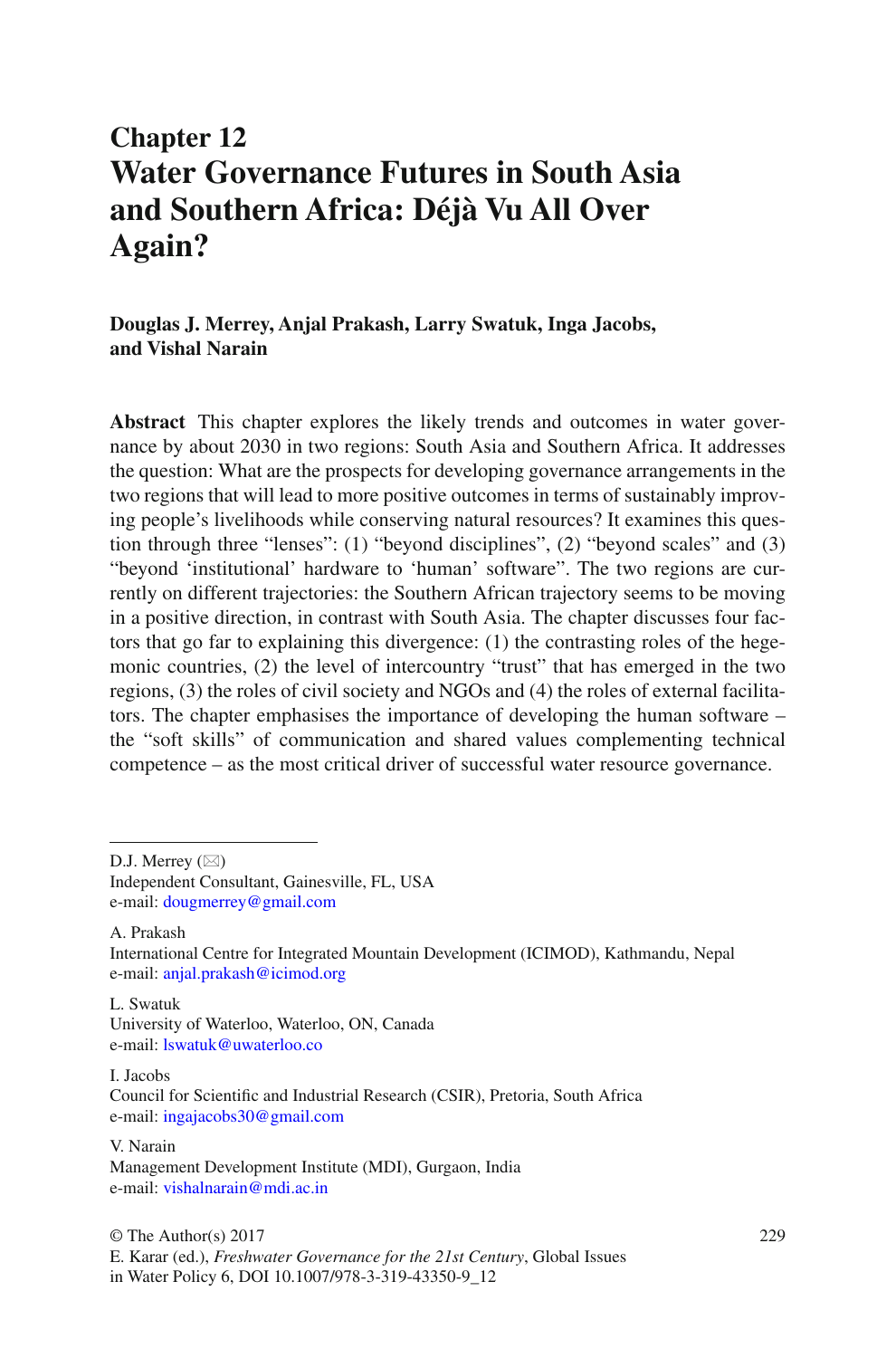**Keywords** South Asia • Southern Africa • Water governance • Transnational river basins • Problemsheds

#### **12.1 Introduction**

In the waning years of the past century and the early years of this twenty-first century, there have been predictions that competition for increasingly scarce water supplies will lead to famines, the breakdown of stressed societies, conflicts and even warfare among countries. Serious disagreements and threats are emerging over development of water resources. Water scarcity in North Africa and the Middle East threatens food security and economic growth<sup>1</sup>. Upstream countries on the Nile Basin want to replace water-sharing rules imposed by the colonial powers with new rules they deem more equitable – creating alarm and consternation in downstream countries for whom the Nile waters is critical (Swatuk [2012 \)](#page-21-0). In addition, the international consensus and drive behind the integrated water resource management (IWRM) paradigm is now fraying. IWRM has been the basis for considerable progress in increasing scientific knowledge and understanding of water resource issues, sharing this knowledge widely among stakeholders and building networks and institutions for managing water effectively (see, e.g. [www.cap-net.org\)](http://www.cap-net.org/); but it has inhibited investments, especially in underdeveloped river basins such as those in Africa (e.g. Giordano and Shah 2014).

 On the other hand, partly as a result of the IWRM movement, there are important signs that sharing water resources can trigger cooperation among countries (Wirkus 2005). The idea of sharing the benefits of water resource development rather than seeking formulas for equitable sharing of the water resource itself offers an opportunity to achieve a higher net benefit – but this requires a high degree of trust among the parties (Grey and Sadoff 2007; Sadoff and Grey [2002](#page-20-0)). This principle of "benefit" sharing" is the basis for the Nile Basin Initiative, the Mekong Commission and the SADC Protocol on water sharing, among others (Earle et al. 2010). Achieving a high level of trust and creating effective institutional arrangements to produce and share the benefits equitably is fundamentally an issue of water governance. This is proving extremely difficult to achieve. The decade of progress made in achieving cooperation among most of the Mekong countries is threatened by unilateral investments in dams by some upstream countries eager to achieve more rapid economic growth (Burton [2011](#page-19-0); Grumbine et al. 2012; Houba et al. 2013). The progress made by the Nile Basin Initiative (NBI) is threatened by disagreements over the fundamental rules for sharing water resources and by upstream countries hungry for rapid hydroelectric and agricultural development.

<sup>1</sup> See, e.g. [http://www.un.org/apps/news/story.asp?NewsID = 47181#.Uw9h-aOYbIU](http://www.un.org/apps/news/story.asp?NewsID=47181#.Uw9h-aOYbIU) (accessed 23 April 2014).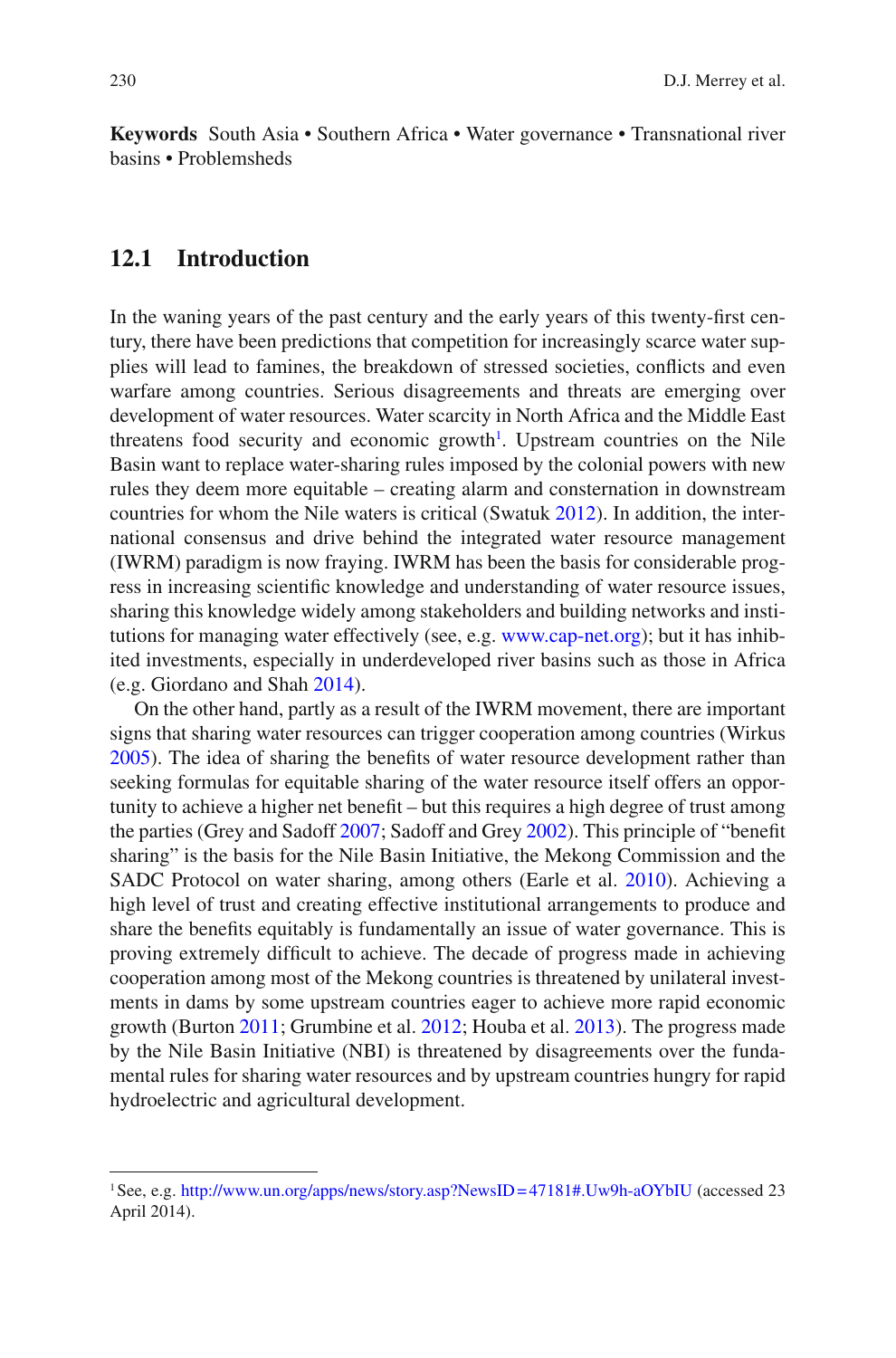The water sector does not exist in isolation: for instance, the understanding of the water-energy-food-climate change nexus has grown recently (Bizikova et al. 2013; WEF  $2011$ ). This reflects a growing recognition that the challenges posed within each of these "sectors" (for want of a better term) interact in complex and dynamic ways with the others. Further, governance and management arrangements for the water sectors are embedded in larger political and institutional contexts. Mobilising water for agricultural production and using it productively, particularly on rain-fed fields, will be critical for achieving future food security. However, mobilising water for hydroelectric and other uses is also critical in many regions – and both compete with the use of water for agriculture and support agricultural water by reducing energy costs of pumping. Climate change is affecting all major river basins in ways that are complex and not easily predicted. Making water available for drinking and household uses, ensuring adequate water flows for environmental services and improving the productivity of fisheries are other critical challenges.

 Given these interlinkages and interdependencies, what will water governance look like in the future? By "future" we mean approximately 2030, on the premise that crystal balls and forecasting models become totally opaque beyond a 15-year horizon. Defining "governance" is difficult: there are multiple competing formulations. For the purpose of this chapter, we define governance as referring to "all processes of governing [i.e. managing affairs], whether undertaken by a government, market, or network, whether over a family, tribe, formal or informal organisation, or territory, and whether through laws, norms, power, or language". It relates to processes and decisions that seek to define actions, grant power and verify performance (Bevir 2013: 1). Most of those writings about "water governance" use the definition of the Global Water Partnership: "the range of political, social, economic and administrative systems that are in place to develop and manage water resources, and delivery of water services, at different levels of society" (Rogers and Hall 2003). Governance thus refers to the institutional systems and process through which decisions are made and implemented. It constitutes the processes through which control and authority are exercised in the allocation of water resources.

 This chapter explores the likely trends and outcomes in water governance with a particular focus on cooperation and conflict over the management of water resources in two regions: South Asia and Southern Africa. In South Asia, the focus is on the governance of three very large-scale shared river basins, the Indus, Ganges and Brahmaputra, inhabited by nearly a billion mostly poor people. The Ganges and Indus basins are under growing stress in the context of a lack of appropriate water governance arrangements. South Asia has struggled to find ways to co-manage water resources to benefit everyone equitably in a context where there is much potential benefit to be achieved. Southern Africa is considered an example of relative success in developing ways to cooperate – but implementation is incredibly complex in systems that are smaller in terms of size and population but more water scarce than the South Asian basins. So the critical question is: *what are the prospects for developing governance arrangements in the two regions that will lead to more positive outcomes in terms of sustainably improving people's livelihoods*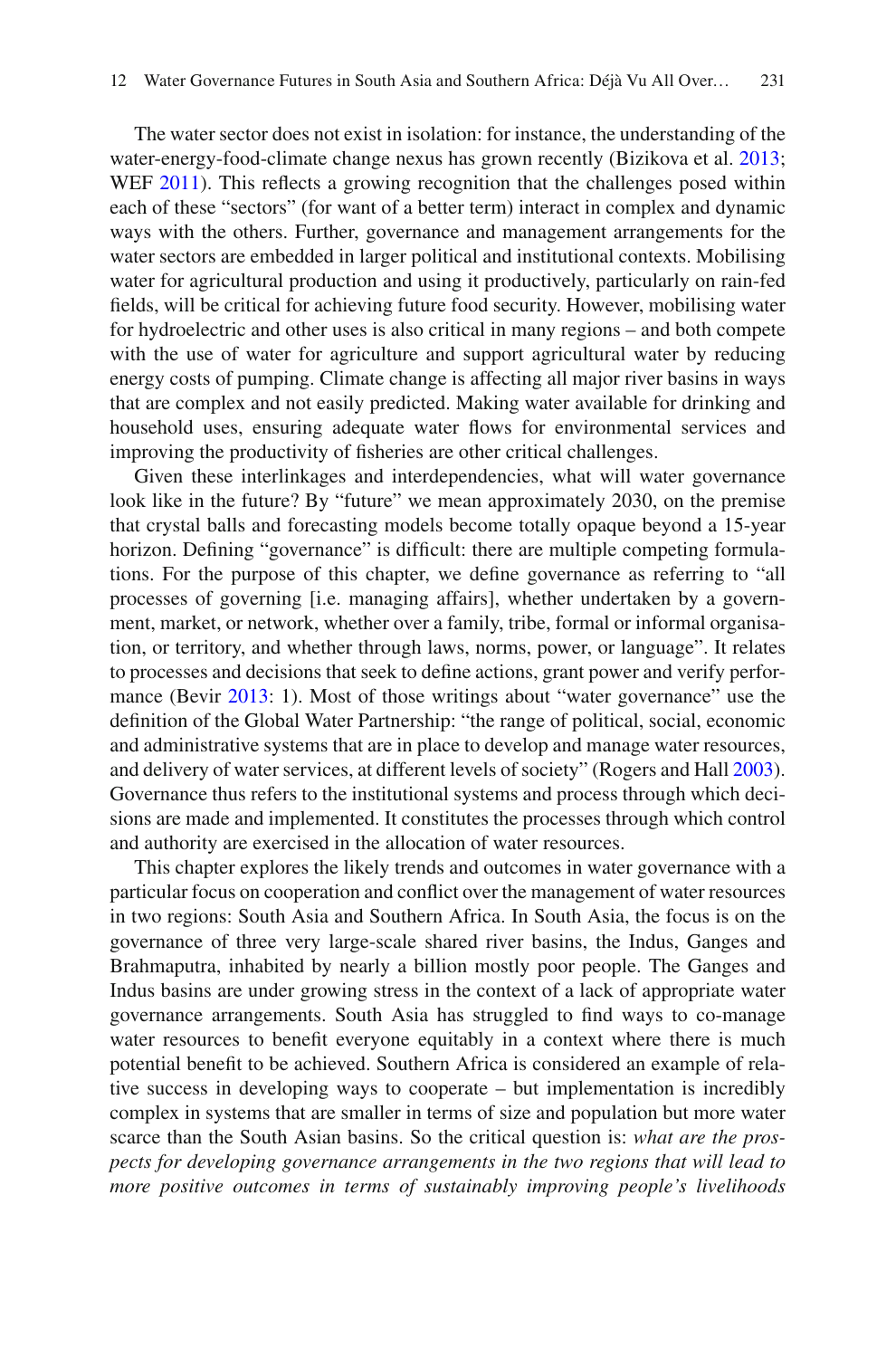*while conserving natural resources than achieved so far versus further deterioration and rising conflict?* 

 We examine this question through three "lenses" which we characterise as "beyond disciplines", "beyond scales" and "beyond 'institutional' hardware to 'human' software". *Beyond disciplines* addresses the question of how to mobilise the diverse types of expertise productively to solve problems. It is based on the recognition that no single discipline is sufficient to address the emerging challenges of water resource governance and management. Addressing the governance challenges facing the water sector requires a diverse range of scientific expertise combined with a wide spectrum of actors – represented by the state, civil society and the private sector. Further, no amount of technical and scientific ingenuity is adequate if the solutions generated are not relevant to the specific socio-political and socioeconomic contexts in which they are applied (Jacobs 2012).

*Beyond scales* examines how to define the "space" for transboundary water resource governance and management. Traditionally, there has been a tendency to prioritise the hydrological basin as the primary unit of analysis in water governance and its management. Recently, this notion has been broadened to include other socio-political and socio-economic communities with a stake in the resources: thinking has evolved from the watershed to the "problemshed" to the virtual and social basin (Mollinga et al. [2007](#page-20-0)). There is therefore a changing definition of international river basins – encompassing not hydrological boundaries alone but "lived in" social spaces, i.e. the sum of social practices and discourses that exist within the biophysical space.

 The third lens, *beyond institutional hardware to human software* , enables us to examine the entry points to bring about a shift from institutional systems that favour the powerful at the expense of others, to more enlightened leadership and governance arrangements that can help achieve both greater social equity and environmental sustainability. The main focus of interventions, based on disciplines such as foreign relations, policy sciences and institutional economics, has been on engineering structural changes in institutions that change incentives and therefore behaviour and outcomes (North [1995](#page-20-0)). This emphasis may have led to a failure to recognise the equally critical importance of individuals' mindsets and "soft skills" in bringing about change: while training and capacity building has emphasised enhanced technical skills, less attention has gone to how to enable individuals to champion and lead in intangible areas like building trust and fostering norms that guide behaviour in more productive ways. This is not an either-or choice; rather it is a matter of getting the balance right between building institutions and fostering the soft skills needed to make them work.

 The next two sections discuss the water governance challenges and opportunities facing South Asia and Southern Africa. Section [12.4](#page-14-0) draws on the discussion in these sections and tries to assess the prospects for alternative futures and their implications for the well-being of the people. The concluding section briefly characterises the wider implications of these cases.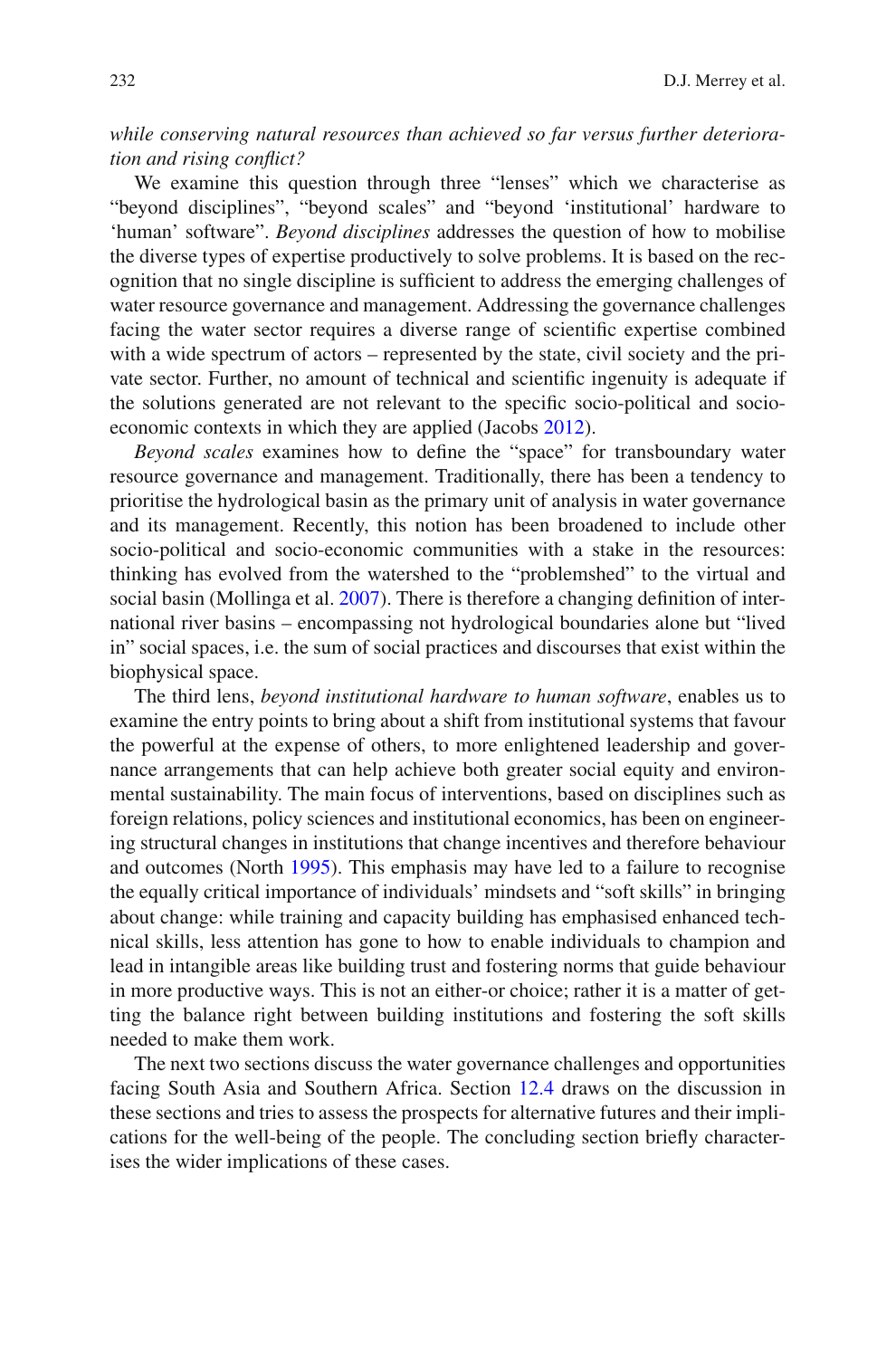## **12.2 South Asia: A Glass (More Than) Half Empty?**

#### *12.2.1 The Emerging Water Governance Context*

 Water governance in South Asia has changed dramatically in recent decades. The gap between governance and "government" has widened (Mathur [2009](#page-20-0)) as other actors have acquired stronger roles in the allocation of water resources. The locus of water policy-making has moved from the state to include other actors: partly through the dynamic of (formal and informal) markets, the private sector and civil society have created greater space for themselves (Narain et al. (2014)). State authority has been diluted at all levels. On the one hand, donors and funders play an increasing role in influencing the direction and nature of reforms; on the other hand, civil society organisations have also influenced water governance.

 New discourses such as those of IWRM and neo-liberalism have penetrated the water sector. However, the regional relevance of the IWRM paradigm has been questioned, given both the apparent mismatch between the informal nature of the water economy and the emphasis on formal organisational structures envisaged under IWRM reforms and the lack of political edge in the way IWRM has been conceptualised (Kulkarni 2014; Mollinga et al. [2006](#page-20-0); Shah and Van Koppen 2006). The neo-liberal paradigm has been criticised for its exclusion of the poor (Urs and Whittel 2009). The discourse on gender mainstreaming has gained prominence, even as the gap between rhetoric and practice has persisted (Kulkarni [2014](#page-19-0); Joshi 2014; Ahmed [2008](#page-18-0); Prakash et al. [2012](#page-20-0)).

 During the 1980s and 1990s, disenchantment with the role of the state in the management of the region's massive surface irrigation schemes led to demands for a greater involvement of users in irrigation management. In South Asia, this process is referred to as "participatory irrigation management" (PIM). However, several factors limited the effectiveness of the process, including limited attention to issues of design and technology in the handover of irrigation systems, reproduction of unequal power relations in the internal working of water users' associations, limited attention to questions of rights and entitlements and powerful resistance within the bureaucracy (Narain [2008](#page-20-0); Jairath [1999](#page-19-0); Parthasarathy 1998). The debate on appropriate approaches to arrest groundwater depletion has continued, with "competitive deepening" identified as a major issue in some locations and climate change being recognised as another stressor, compounding the effects of groundwater depletion (Shah 2009, 2013). Falling water tables are seen as a serious threat to food security (Saleth 1996; Shah [2009](#page-21-0), [2013](#page-21-0)).

 South Asian water resource scholarship has thus recently experienced an upsurge (Mollinga 2008). Multiple voices are emerging in the water discourse; it is therefore necessary to create a space for dialogue among government, civil society and citizens (Lahiri-Dutt  $2008$ ; Narain et al.  $(2014)$ ). In examining the opportunities for improved water governance and management, two scales are important: the growing potential for conflicts and cooperation across rural and urban uses and transboundary water conflicts, each of which is discussed below.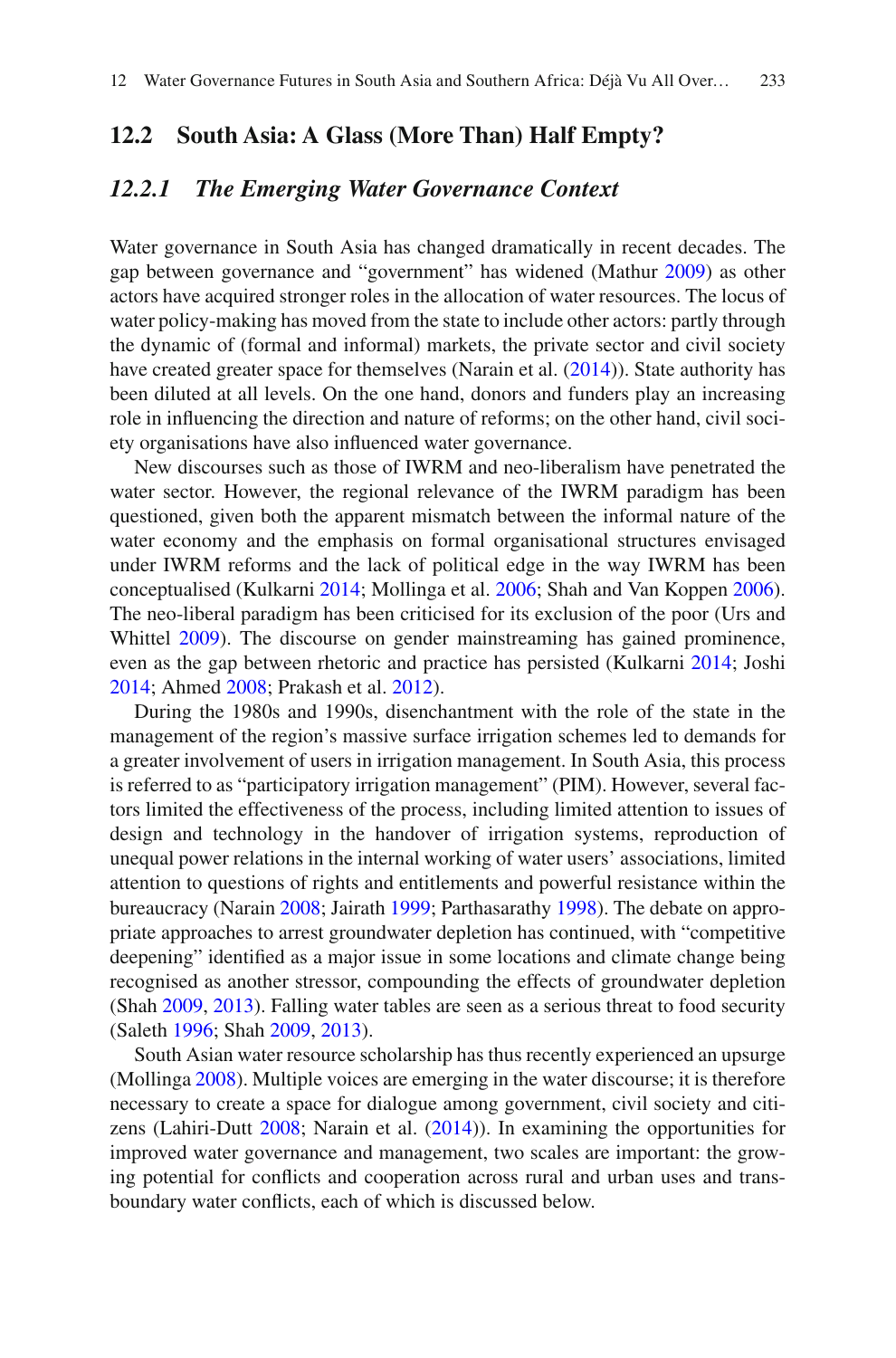## 12.2.2 Rural–Urban Water Conflicts

 Most of the rapidly growing South Asia cities have expanded by acquiring the land and water resources of peripheral regions, creating vast peri-urban zones (Narain et al. [2013](#page-20-0) ). Since urban expansion is a gradual process of acquiring land and water from the peripheral regions, it has equity implications for those living at the periphery of large cities, as it raises questions for their land and water security. The usurpation of peri-urban water sources in South Asian countries has taken many forms (Narain et al.  $2013$ ). First, there are physical flows of water from the peri-urban to urban locations, for instance, through water tankers or the construction of canals to divert water from rural to urban uses. Second is the acquisition of village common property water sources to build urban infrastructure. Third is the encroachment upon the village commons. The fourth is the pollution of peri-urban water sources by urban and industrial waste.

 Several policy and institutional issues are responsible for this phenomenon. The first is the linking of land and water rights. When access to water is tied to ownership of land, the process of land acquisition that characterises urban expansion leads to loss of access to water sources as well (Narain [2014](#page-20-0)). The second is the fragmented nature of urban planning and rural development that presents rural and urban water supply as distinct planning entities. Urban planners and policy-makers focus on the expansion of urban water infrastructure, overlooking its implications for rural water security. There is growing conflict around peri-urban water sources – both freshwater and wastewater (Gopakumar 2012; Narain 2014). The absence of appropriate forums or platforms for the integration of urban planning and rural development creates opportunities for conflicts over water, but there are also opportunities for cooperation. As urbanisation advances, the demand for platforms for negotiation and conflict resolution across rural and urban water supplies will become more visible.

 An important water governance challenge in the region in the coming years will, therefore, be to develop appropriate institutions to integrate water supply provisions for urban and rural uses. This could take various forms: the evolution of multiple stakeholder platforms across rural and urban uses and the evolution of platforms to bring peri-urban residents face to face in dialogue with service providers. Current and on-going research in the region is expected to throw new light on opportunities for reducing conflict and encouraging cooperation in the management of peri-urban water insecurity.

# 12.2.3 Conflict and Cooperation in Transboundary Water *Resource Management*

 The major transboundary rivers in South Asia are the Indus, Ganges and Brahmaputra. These rivers originate in the Hindu-Kush Himalayan region and are connected to the Tibet Autonomous Region of China. The Indus Basin connects Afghanistan, China,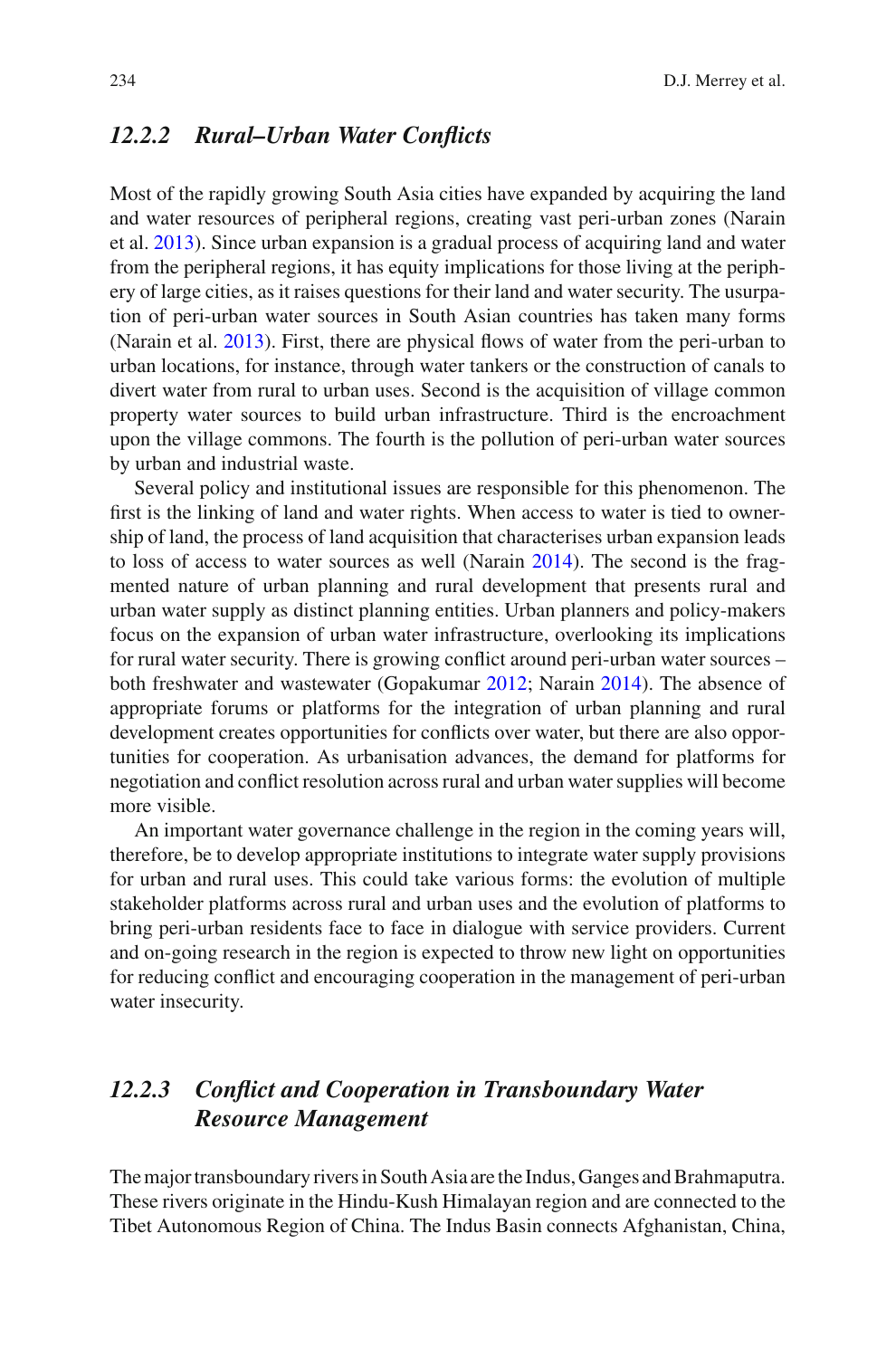

**Fig. 12.1** Map of the Indus, the Ganges and the Brahmaputra rivers in South Asia (*Source:* Lutz and Immerzeel [2013 \)](#page-20-0)

India and Pakistan. Approximately 300 million people live in the Indus Basin, which covers an estimated area of  $1.12$  million  $km<sup>2</sup>$ . The Indus is critical to the survival of Pakistan, one of the driest countries in the world (Briscoe et al. [2005 \)](#page-19-0). The huge Ganges, Brahmaputra and Meghna (GBM) Basin system stretches across five countries: Bangladesh, Bhutan, China, India and Nepal (Ahmad et al. (2001)). While Bangladesh and India share all three basins, China shares only the Brahmaputra and Ganges, Nepal only the Ganges and Bhutan only the Brahmaputra. Nepal is located entirely in the Ganges Basin and Bhutan entirely in the Brahmaputra (Salehin et al.  $2011$ ). It is estimated that at least 630 million people live in the GBM river basin (Aquastat  $2011$ ) (see Fig. 12.1).

 Worldwide, studies have shown that in modern times, no wars have as yet been fought over water and over 145 water-related treaties have been signed on transboundary rivers (Wolf 1998). Nevertheless, conflict over water at local levels is common and the potential for interstate conflict over water is real<sup>2</sup>. In South Asia, numerous challenges exist to managing the three major transboundary rivers (Prakash et al.  $(2013)$ ). These challenges can broadly be divided into two, namely, biophysical and socio-political. On the biophysical side, Lutz and Immerzeel (2013) summarise the challenges in terms of cryospheric response to a changing climate in the Hindu-Kush Himalayan region. In essence, they conclude that the Indus runoff may change somewhat by 2050 (though the direction of change is uncertain), but the GBM runoff will not show major changes.

<sup>&</sup>lt;sup>2</sup> See: http://pacinst.org/issues/water-and-conflict/ and http://www2.worldwater.org/conflict/time[line/](http://www2.worldwater.org/conflict/timeline/) (accessed 8 September 2015).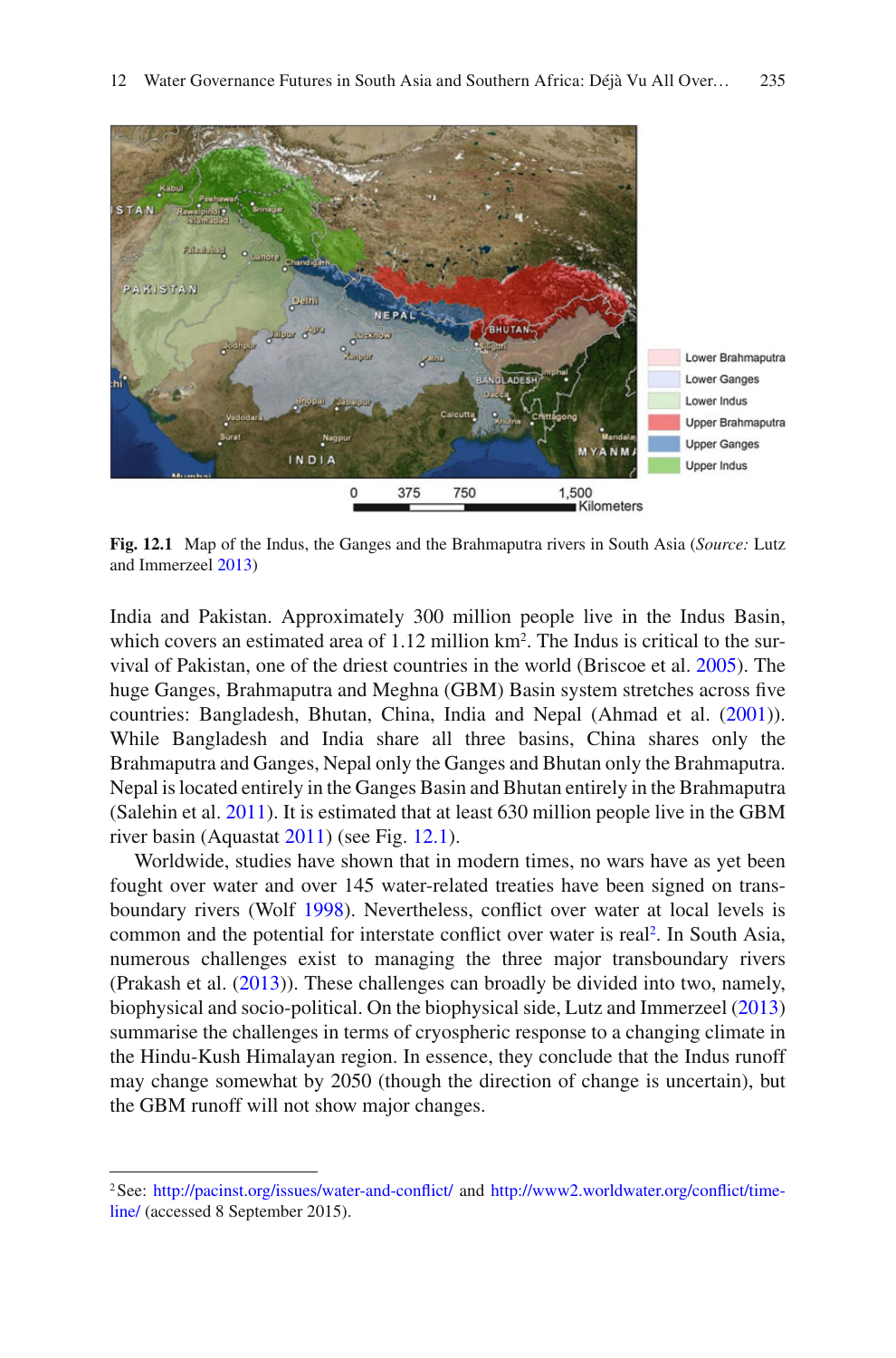The real challenges lie in the socio-political arena where conflicts are brewing. The Indus Water Treaty has often been held as a showcase where the two signatories, India and Pakistan, had gone through two wars, but the Treaty has functioned reasonably well (Biswas [1992](#page-18-0)). This notion recently came into question when Pakistan objected to India's Kishanganga project; Pakistan decided to go straight to arbitration without considering the other options available under the Indus Water Treaty (Chintan  $2011$ ). This issue illustrates the difficulties with static water treaties, since conditions change over time and the countries concerned find that treaties become increasingly out of tune with the new conditions (Biswas [2011](#page-18-0)). Salehin et al.  $(2011)$  document the status of cooperation in the GBM basin. They conclude that the lack of mutual trust and confidence among the co-riparian countries has played a major role in the long-standing disputes or conflicts surrounding transboundary rivers.

 A lack of trust between the countries combined with the absence of a shared vision has led to a pattern of non-cooperation in the region. As Biswas  $(2011:669)$ notes, "This pernicious mind-set has eroded goodwill and confidence, and has generated mutual mistrust and suspicion. The situation is further compounded by the failure of the political leaders to create public opinion in favour of formulating and implementing a vision for regional cooperation and development". Studies on transboundary water conflict and cooperation generally consider interstate relations over shared water resources without also considering intrastate relations. International water conflict and cooperation may be influenced by domestic politics and vice versa (Giordano et al. [2002](#page-19-0) ). For example, the failure of India and Bangladesh to reach an agreement on the proposed Teesta River Treaty in 2012 was a result of opposition by the state government of West Bengal.

 The major problem lies in the lack of understanding or acceptance of mutual benefits in co-management of transboundary rivers. Sharing of water is based on parties who give and take water and therefore is largely understood a win-lose game. Promoting peaceful cooperation for environmental management, benefit-sharing and sustainable use of transboundary freshwater resources is possible only if innovative approaches are used that bring together all sectors and actors whose actions affect the transboundary water body at regional, national and local levels (Earle et al. [2010](#page-19-0) ). The development of a science-based diagnostic analysis is essential to identify the threats to the transboundary ecosystem and to break down the issues into manageable parts with the aim of developing a strategic action programme. The sharing of benefits from water use – whether from hydropower, agriculture, flood control, navigation, trade, tourism or the preservation of healthy aquatic ecosystems – is immense and therefore a mindset shift is needed.

#### *12.2.4 The Future of Water Governance in South Asia*

The gap between the potential benefits of cooperating to develop and manage shared water resources and the reality of continuing poverty, food insecurity, energy insecurity and resource degradation is immense and growing. We offer a few suggested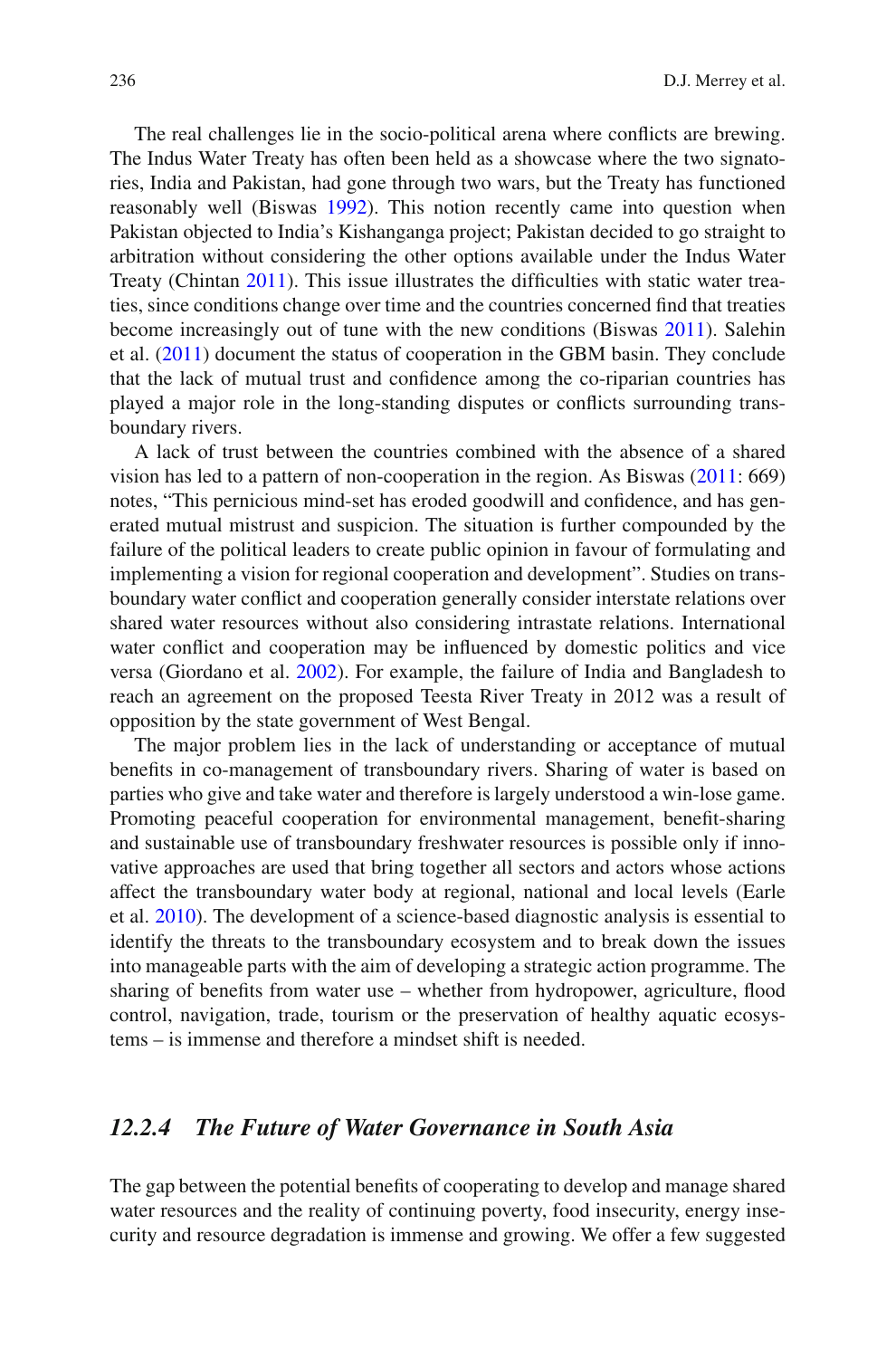changes in governance arrangements that could lead to a more positive outcome by 2030.

First, the "space" for regional water management must be redefined. Discussions and agreements on river water (or benefit) sharing must move from being bilateral to being multilateral: to date, most of the diplomatic initiatives on river water sharing have been bilateral in nature. Multilateral discussions, including recognition of local competition for equitable access to water, could reduce the dominance of any single state leading to more equitable and legitimate agreements. Second, South Asian governance arrangements need to adopt a "co-management" and "benefitsharing" perspective, rather than only sharing water. There is a dire need for comanagement of transboundary rivers for mutual benefit, especially as climate change and human interventions affect water flows. This will require a more diverse range of expertise and inclusion of a wider set of actors to succeed. Third, hydropower and the creation of an integrated South Asian power grid offer a gamechanging opportunity for regional prosperity and peaceful coexistence. The cooperation between Bhutan and India demonstrates the potential for such an integrated approach. Achieving such regional win-win partnerships by 2030 will be difficult but is not impossible. Achieving this game-changing state of affairs will require mobilising diverse types of expertise and facilitating the active engagement of multiple actors ("beyond disciplines"); changing mindsets from a hydrological to a problemshed paradigm ("beyond scales"); and implementing effective institutional arrangements while – most important – strengthening capacities for negotiation, dialogue and communication as well as technical skills and identifying effective champions with a regional vision ("beyond institutional hardware to human software"). Organisations operate in the manner they do as a result the behaviour of people who work within them (Senge et al. [2008](#page-21-0)). These steps will need to be accompanied by a process to create the institutional frameworks critical for long-term success.

## **12.3 Southern Africa: A Glass Half Full?**

## *12.3.1 The Regional Context*

 Water resources are highly varied across Southern Africa. The region receives most of its water during the wet summer season (October to April), when rain arrives from the Indian Ocean. The majority of this water falls within 400 km of the east coast of the continent. In general, the region is better watered in the north and east and much drier in the south and west, except along the southern coasts of South Africa. According to Conley (1996: 17), "the Zambezi River carries more than ten times as much water, and the Zaire [Congo] River carries more than a hundred times as much water, as the Orange River in the south". In addition, the region is prone to both drought and flood, sometimes occurring simultaneously (Chenje and Johnson 1996: 2). While it is often said that Southern Africa is "water scarce", it should be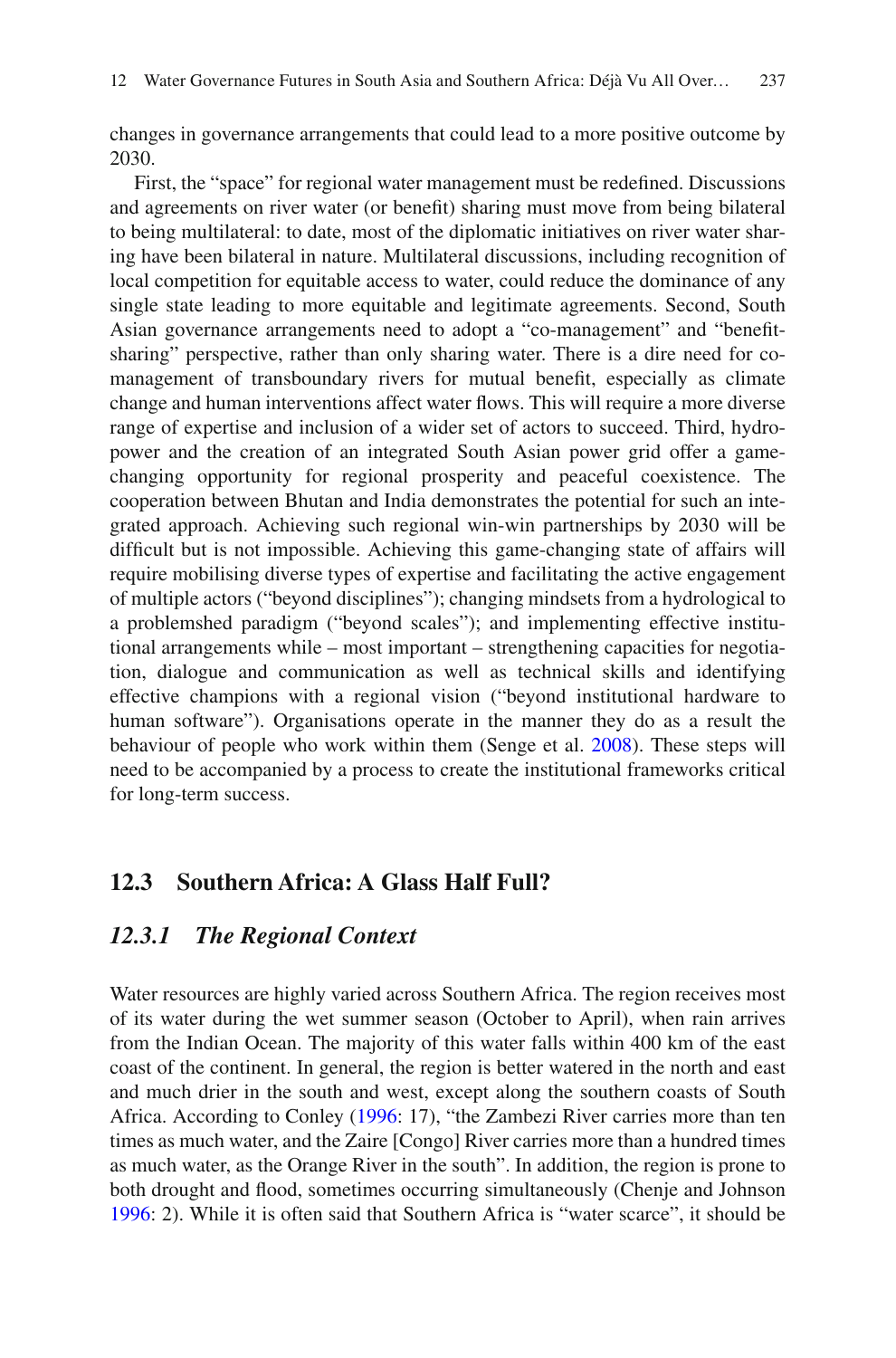

 **Fig. 12.2** Transboundary River Basins of SADC ( *Source:* [http://www.limpoporak.com/en/river/](http://www.limpoporak.com/en/river/geography/basins+of+southern+africa.aspx) [geography/basins+of+southern+africa.aspx](http://www.limpoporak.com/en/river/geography/basins+of+southern+africa.aspx) )

noted that scarcity is driven primarily by human and economic factors more than it is in terms any "water endowment". As shown in Fig. 12.2 , there are at least 15 international watercourses in the SADC region (Swatuk [2002](#page-21-0); Ashton 2002)<sup>3</sup>.

 No community, country or region anywhere in the world began with effective water governance. Governance structures evolve over time as a consequence of need and as a reaction to a set of conditions relative to water in social relations. Their institutionalisation emerges over time. Rare is the institution that emerges fully blown; rather, what we see is the gradual build-up of a governance system over time. Even where new states are created, such as South Sudan, with new institutional arrangements, these will be infused with the pre-existing social norms, practices

 $3$  Ashton and Turton (2009) identify 21 basins. This is a debate we do not pursue here.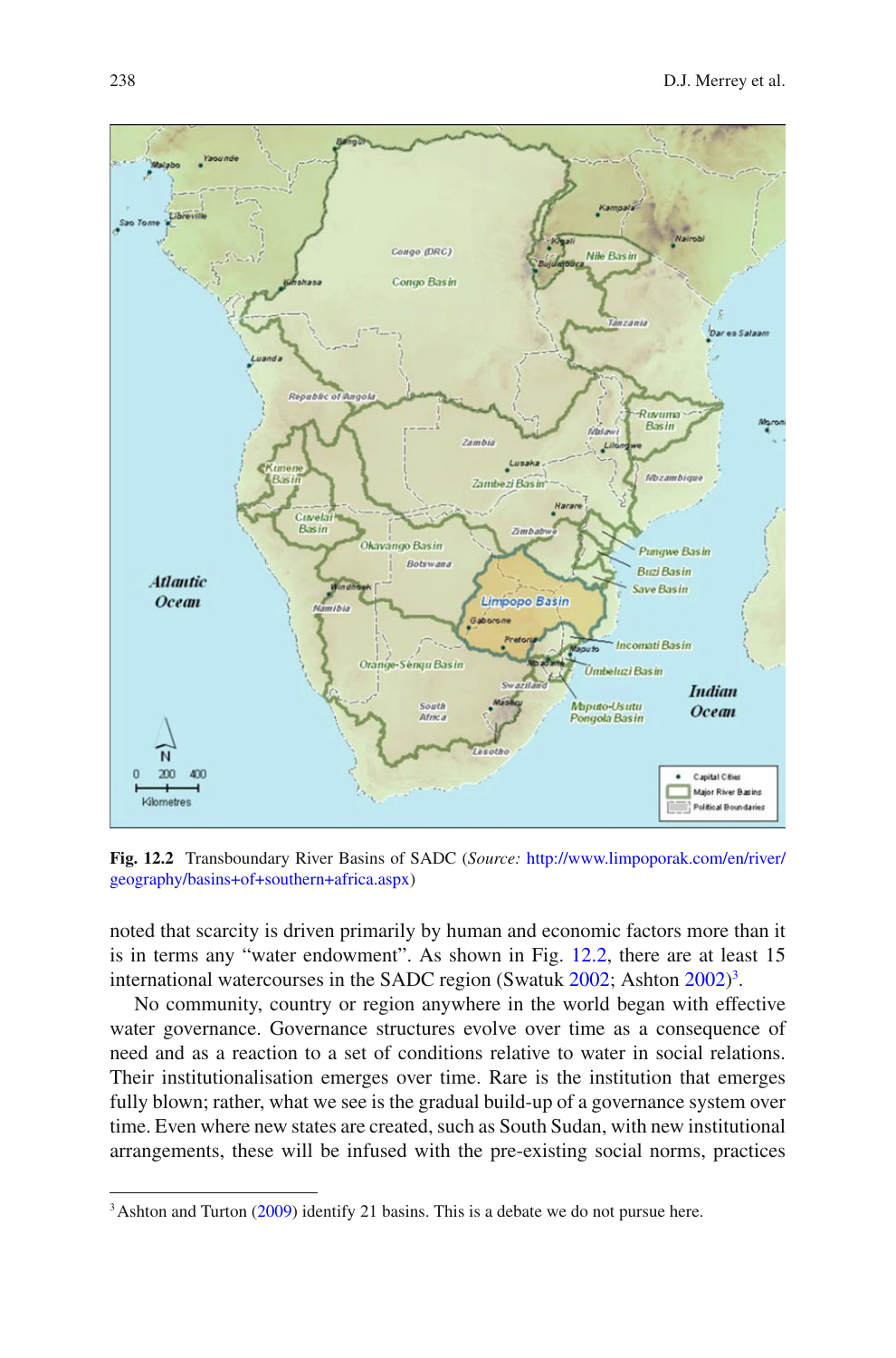and expectations that cannot be erased, but which may not be adequately acknowledged in a state-building process. Thus, as Dovers  $(2001)$  points out, institutions better reflect the past than anticipate the future. Given their histories, "[i]nstitutions are both barriers to and opportunities for ecologically sustainable human develop-ment. Institutions can pervert or empower human potential" (Dovers [2001](#page-19-0): 215). Path dependency is real.

#### *12.3.2 Evolution of Regional Water Governance*

 It has been more than 20 years since the Southern African Development Coordination Conference (SADCC) became the Southern African Development Community (SADC). With regard to water resource governance and management, SADC member states have been engaged in significant institution building, at national and regional levels, over the past two decades. All member states have or have expressed their intention to revise their water laws, to reform their governance arrangements and to create new water management organisations. Most have attempted to bring their national laws, policies and procedures into line with fellow member states, all of which are informed by the Revised SADC Protocol on Shared Watercourses (referred to as the "SADC Protocol" from here on), and dominant global discourses concerning integrated water resource management, water integrity and water efficiency, to name only three of the many conceptual influences active in the region. These initiatives are supported by a seemingly never-ending flow of people, finance, technology and ideas from Europe and elsewhere in the world. It is a rather grand experiment with uneven results (Swatuk and Fatch [2013](#page-21-0)).

 These mixed results are understandable. This is especially so when one considers the failure to factor into plans, policies and programmes the historical basis and contemporary manifestation of the politics of water resource access and use in postcolonial/post-apartheid Southern Africa. Put differently, Southern Africa comprises a set of unevenly developed states where access to water and land reflects profound socio-economic inequalities. To shy away from these facts is to guarantee poor water governance. Thus, to say that a triple-E (social equity, economic efficiency, environmental sustainability) bottom line is the aim of national/regional water gov-ernance is simply not enough (SADC [2011](#page-20-0), 2012). The region must move beyond high-minded platitudes to improve practices and achieve better outcomes. This requires asking difficult questions regarding the relationship between existing governance structures and management practices and their role in, and relationship to, abiding conditions of widespread poverty and unequal access to and economically and environmentally unsustainable use of water. As with South Asia, demographic drivers – urban population growth, abiding rural poverty – and extensively shared international waters should concentrate the minds of decision-makers, particularly under the speculative cloud of the negative impacts of climate change.

 Many good things have happened over the past two decades. The legal basis is mostly in place regarding fair and equitable use of the region's resources, both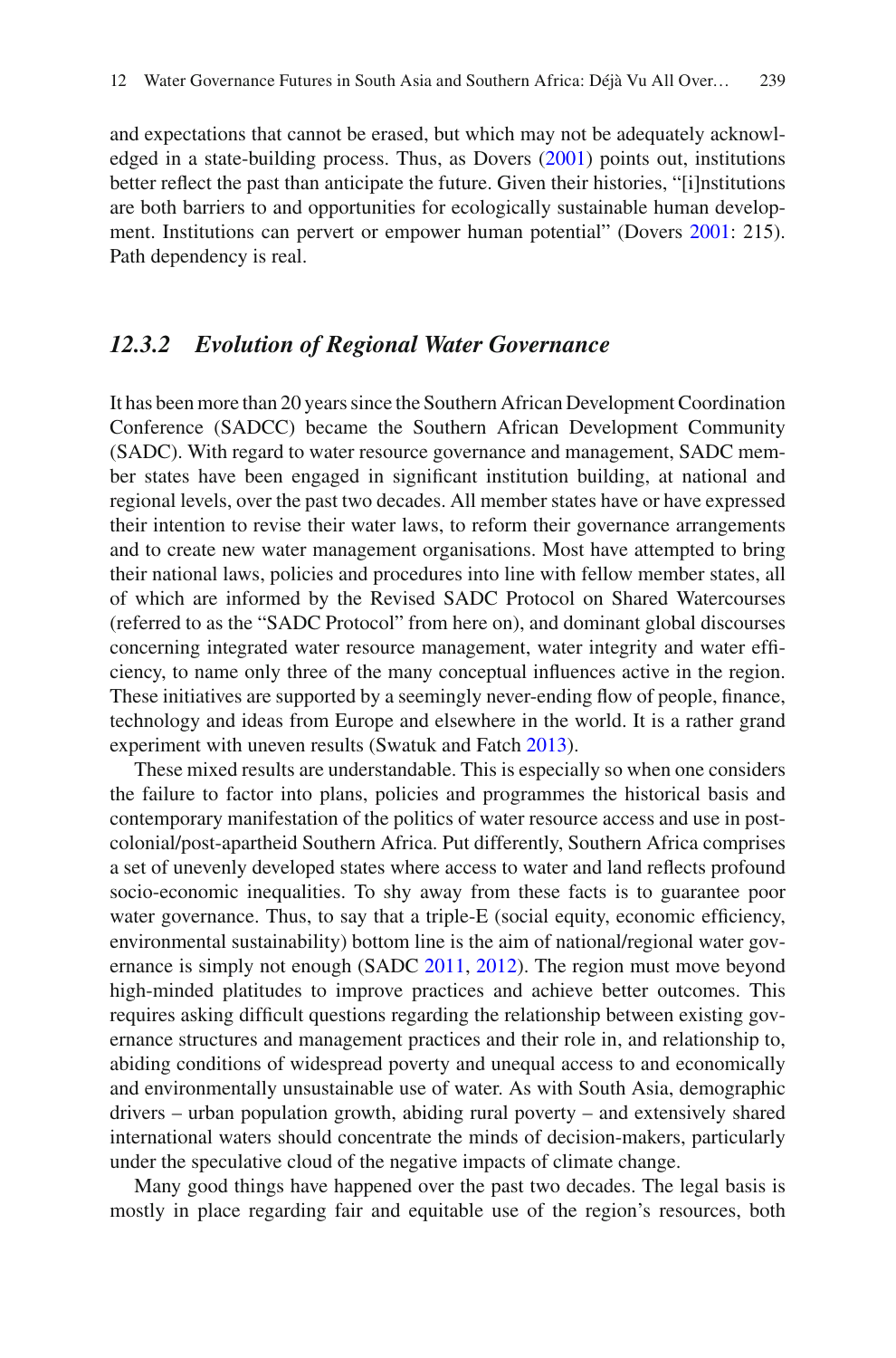within states and among them. Most of the region's shared basins have some sort of governing architecture in place. At the centre of regional cooperation is the SADC Protocol, without which many of the joint fact-finding and knowledge-building exercises in the region's basins may not have been possible. Dramatic changes in South Africa's political landscape since the early 1990s were initially accompanied by sweeping changes to that nation's policies, laws and institutions. South Africa became a very active member of SADC, leading processes around issue areas such as devising national water policies, strategies and laws. South Africa's water reform spurred the wave of reforms experienced in neighbouring countries post-1990 as well.

 However, like many developing countries, SADC states struggle with implementing many of their well-formed policies, laws and procedures. There are a wide variety of explanations regarding this relatively poor performance: human, financial and technological shortages, "poor governance" embedded in unequal states, tensions around the creation of new sources of authority such as catchment management agencies or councils and water user associations, resource capture facilitated by neoliberal approaches to resource management and persistent global economic crises forcing resource-extracting economies to "stick to what they know". Some critics have argued that rather than introduce a whole new set of structures, state actors should have worked with existing, already legitimate, forms of authority. Van Koppen et al.  $(2014)$  suggest that the nationalisation of water resources and the introduction of formal permit systems, while probably important in principle (particularly in highly unequal societies), have in fact facilitated further resource capture by the empowered and the undermining of local systems of governance.

 Yet there are success stories: Namibia's basin management committees, particularly in the western-draining ephemeral Kuiseb river basin, show the real potential for ideal-typical IWRM-style systems to emerge (Manning and Seely [2005](#page-20-0) ). Indeed, the role of Rand Water, South Africa's largest water services provider in the Greater Johannesburg Metropolitan Area, suggests that public-private partnerships can work given a particular set of parameters<sup>4</sup>. In the transboundary context, states have shown a willingness to cooperate, though not quite extending to striking what Litfin [\( 1997](#page-20-0) ) describes as "sovereignty bargains", such as those that typify the European Union. New modalities of decision-making have been successfully introduced; numerous multidisciplinary, transnational research and knowledge-generating projects and programmes are underway; and the important 14-year-old regional water research and education programme, WaterNet<sup>5</sup>, has been building the region's professional capacity. WaterNet is recognised as the water capacity-building arm of SADC, and its implementation through a set of regional universities and training institutions has promoted mutual understanding – even friendships – among regional water professionals. To be sure, some of these activities are being pushed by external actors, whose absence would quite possibly threaten the negotiation and bargaining processes. Much of this feels like one step forward, one step backward, yet

<sup>&</sup>lt;sup>4</sup> Rand Water is a government-owned entity that operates autonomously, largely like a private firm. 5 <http://www.waternetonline.org/>(accessed 8 September 2015).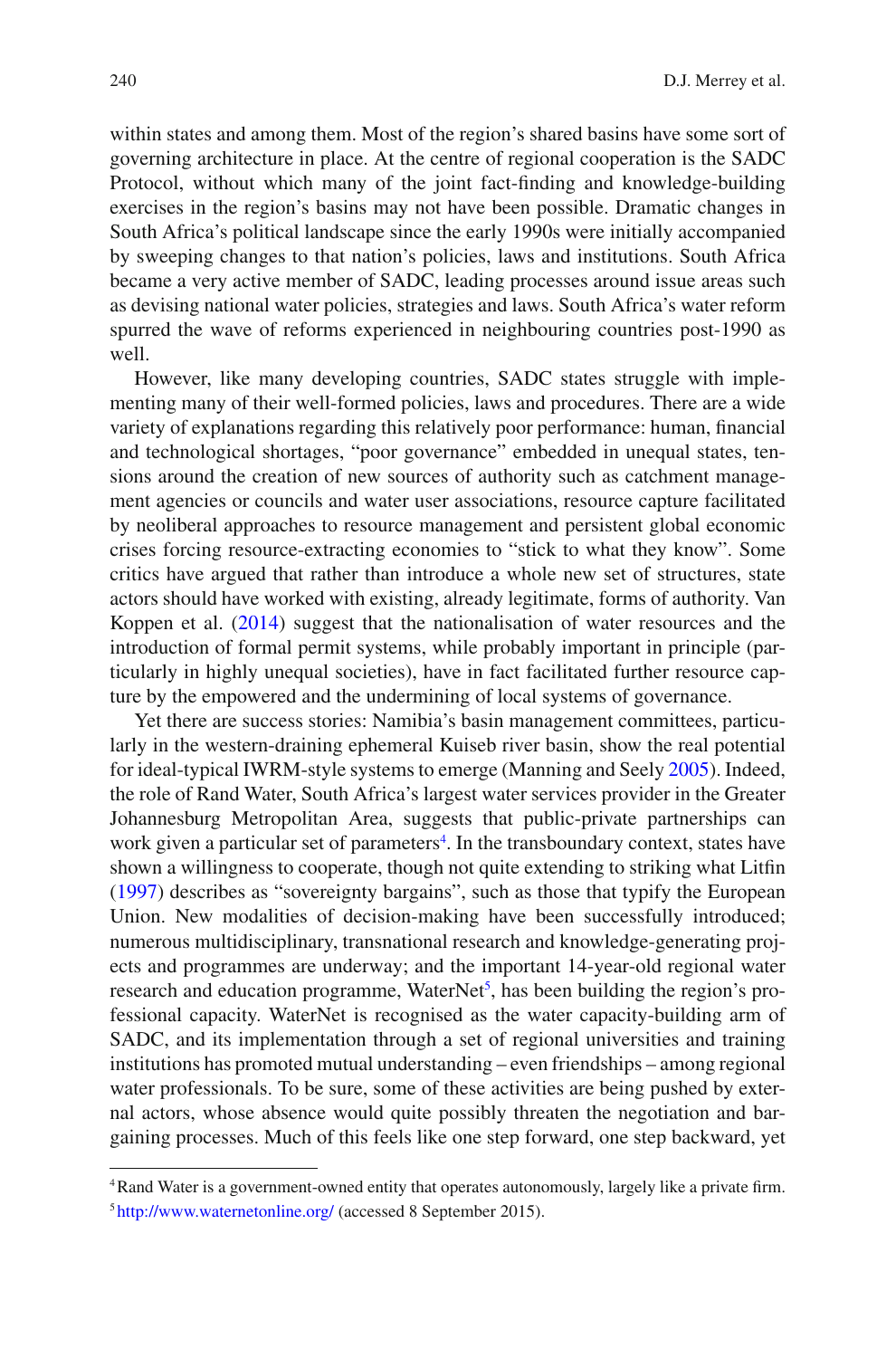if we are to realise the imagined sustainable water resource governance future of the region, it is important to see the glass as half full.

#### *12.3.3 How to Fill a Glass that Is Half Full*

A sustainable water governance future will require a firm technical and legal/institutional foundation, i.e. institutional hardware. But having adequate amounts of money, physical infrastructure (pipes and so on) and the right systems of delivery and oversight will only go so far in the absence of what we are calling "appropriate human software". In our view, one key element is leadership – at all levels. Even those who have advocated for the role of institutions above individuals have conceded, as noted for South Asia, that the behaviour of individuals within organisations determines the outcomes. Indeed, the importance of individuals to the success or failure of effective water governance is under-researched despite being critically important (Kranz and Jacobs 2012). The role of the individual in relation to skills audits and occupational profiles needed for effective water management has been analysed in several disciplinary-specific analyses, particularly in education science. However, these have centred on human resource assessments of technical qualifications and their alignment with professional job descriptions in water and wastewater treatment. More research needs to be conducted on the role of the individual in actively addressing complex water-related challenges, in redefining how multiple sectors cooperate around these issues, and ultimately influencing socio-economic development at the regional level.

 Part of the problem with water governance in the SADC and indeed SAARC regions is that political and economic power confers water security as a right upon the office holder or private actor, and subsequently, those whom they deem worthy. In the days leading up to the end of colonial/apartheid rule and for several years thereafter, leaders in Zimbabwe, Namibia and South Africa took decisions as if time was short and the needs of all citizens mattered. These countries are now many years into "independence" and the urgency – as well as most of the leaders – has evaporated. In the cases of Zimbabwe, Angola and Mozambique, a fundamental problem is that there has been little or no turnover at the top of the ladder, draining the life out of the system, particularly at the lowest levels of authority. Where will the vision and drive come from when the need for change is least apparent to those ostensibly responsible for the task?

 One way to accelerate development from a water perspective is to train leaders that can speak different (technically specific) languages and who can convey and convince a critical mass of the appropriateness of a particular intervention. This speaks both to the role and need for individuals who are able to adopt a broader and more holistic mindset. But it may also include the identification of particular occupational or personality profiles for transboundary managers and policy-makers who are more predisposed to operate in this socially constructed landscape.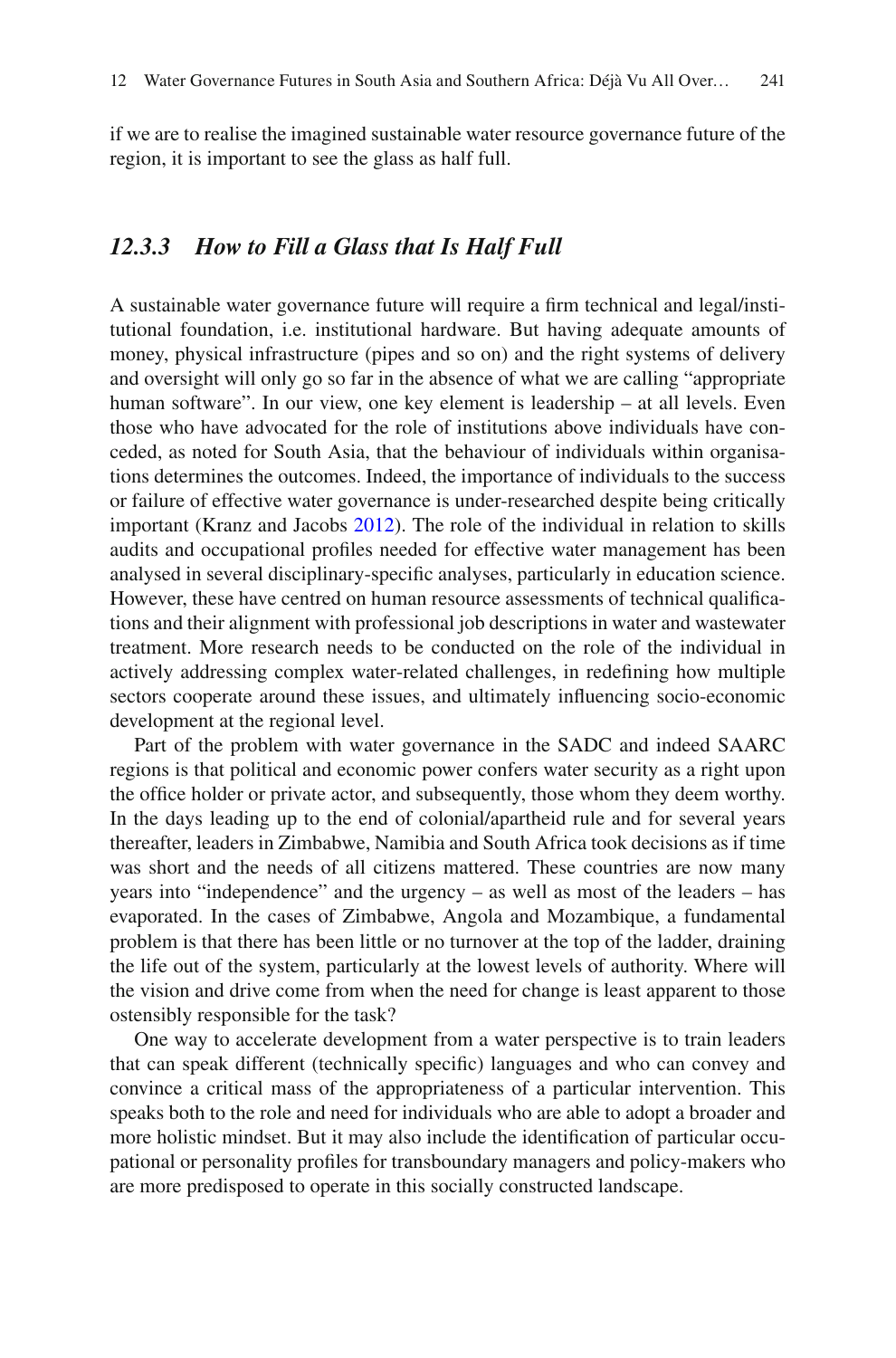To build the necessary human software and to inhabit the existing institutional hardware, education matters. Present and future generations of leaders must be made to see that water is not an ordinary good (Savenije 2002). Since water infuses all things and is fundamental to the functioning of all elements of society, it must be mainstreamed throughout the region's information and educational systems. What should be avoided is the "crisis narrative" – though to be sure, there is a crisis and it is felt primarily by the poor – and what should be showcased is how everyone is downstream. Put differently, poor and misguided behaviour will eventually come back to haunt you. No matter how insulated political and economic leaders and their families feel, they are only one tweet away from ending up like Egypt's Hosni Mubarak. The growing number and seriousness of social protests around water supply delivery in South Africa, which has also become an important political issue, is an indicator of the danger.

 Trust – social capital – also matters. Good governance depends upon state-civil society relations wherein state action acts as a feedback loop to civil society expectations. Every opportunity must be taken to draw political leaders into activities where political involvement is necessary to facilitate project or programme success. For example, in Botswana, President Ian Khama's role as patron of the Kalahari Conservation Society ensures environmental issues a place of importance at the highest levels of decision-making. Of course, such interactions should also acknowledge the existence of power relations, i.e. how individuals interact with each other and absorb information. If one actor is perceived to be powerful, other people in the conversation may feel too intimidated to speak. This dynamic needs to be carefully managed to foster fruitful dialogue. This point is particularly relevant for policymakers operating at the regional level who have to contend with different levels of power purely as a result of where they come from, i.e. with some countries being more able to influence policy decisions because of socio-economic clout, military hegemony, human capacity and/or influential alliance. Where progressive systems are already in place, such as much of the SADC region, leadership and ethics must be one focus for filling a half-filled glass.

 At the 2012 International Freshwater Conference, a question was asked in plenary on whether the push for basin-scale governance structures wasn't a mistake and that perhaps it made more sense to work from existing structures and imbue them with a "river basin sensibility". The panel, comprising senior government offi cials and former members of the water administration, was uniformly in agreement: the basin is the way forward. If this is the case, then perhaps we can approach the question in the opposite way: with a river basin governance framework in place, is it not important to (i) embed this level of authority within existing levels of authority in meaningful ways and (ii) imbue the river basin authority with a sense that water itself is highly fluid, moving in and out of the basin in a variety of forms (e.g. as virtual water) impacting a wide variety of actors, themselves external to the basin? What we are suggesting is a type of governance framework that emerges through a process Cleaver (2002, 2012) describes as *bricolage*: building on existing structures rather than creating new ones that may be regarded as a threat to existing authorities (Jonker et al. 2010; Merrey and Cook [2012](#page-20-0)). It has been suggested that river basin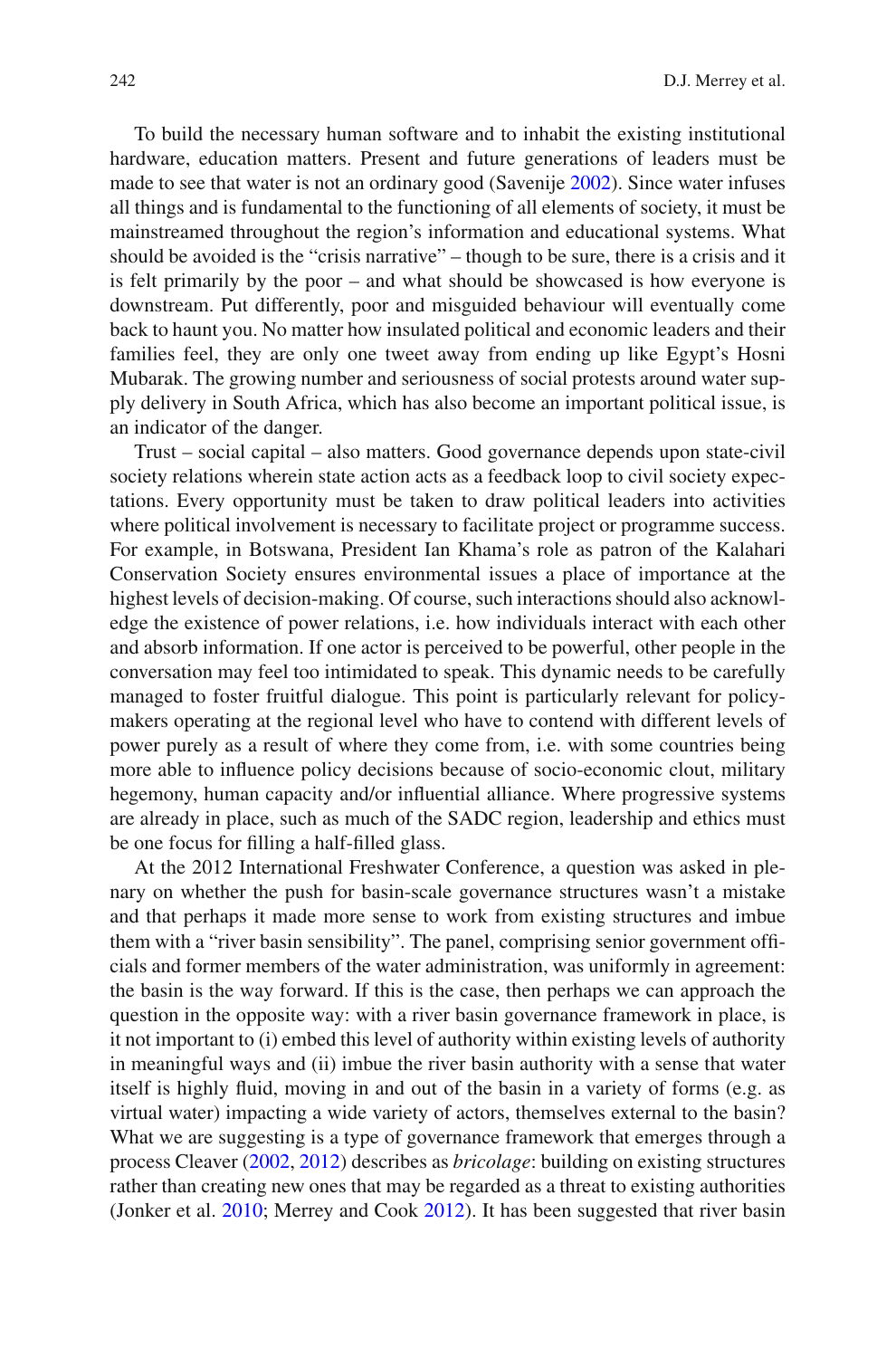<span id="page-14-0"></span>governance would be more effective if the higher level institutions incorporated basic values and processes characterising local indigenous governance (Merrey [2009 \)](#page-20-0). In any event, it is clear that the new basin management regimes within states have stalled for this very reason. Future water governance will have to be flexible enough to draw in participants when needed; this will be a kind of networked governance not solely dependent upon the physical geography of the river basin.

 Lastly, we wish to highlight the value and importance of moving beyond the water sector and beyond the pride of place held by physical/environmental scientists: engineers, hydrogeologists, biochemists and so on. Some years ago, Turton et al. [\( 2007](#page-21-0) ) described the importance of the government-science-society "trialogue". Sustainable, equitable and efficient water governance will also require unpacking "science" to ensure that political, social and even philosophical/ethical dimensions are adequately captured. Most water problems are self-inflicted: they result from human interventions into natural processes, affecting the hydrological cycle among other ecosystem dynamics. People as groups and individuals are affected differently and therefore regard particular outcomes of these activities very differently. Decisions regarding use and management therefore are imbued with normative, ethical and subjective considerations. The questions asked, the problems addressed and the "experts" drawn upon reflect the particular constellations of forces that exist within a society at any one time (Swatuk [2010](#page-21-0)). It is imperative, therefore, that future water governance arrangements make adequate space for contested ideas and interests and the ways and means of accommodating these without violence. Many of the necessary elements are in place in the SADC region. The challenge, then, is to fill the glass, not draw down the fluid that is already there.

## **12.4 Conclusion: Prospective Futures of Water Resource Management**

 At present, governance structures, organised nationally and transnationally on a basin scale in both regions, presume that "stakeholders" can adequately represent themselves in formal settings where allocation, use and management decisions are taken. This is problematic in at least three ways. The first is where rural areas are divided in terms of large-scale, cash crop producers and small-scale producers (Southern Africa) or in terms of wealthy expanding urban centres and small-scale producers (South Asia). The former are few but economically and politically powerful. The latter are many, but poorly empowered, especially where water and land allocation and use decisions are concerned. The former commandeer the vast majority of blue water for irrigation or urban and industrial uses. The latter farm the worst land and depend heavily on the green water flow deriving directly from rainfall. The second is in urban areas divided between the rich few and the many poor. The former have in-house provision "on tap" and are able to supplement shortages in many ways. The latter often depend on on-plot or communal standpipes that may not be working or working only intermittently. The former have access to water-borne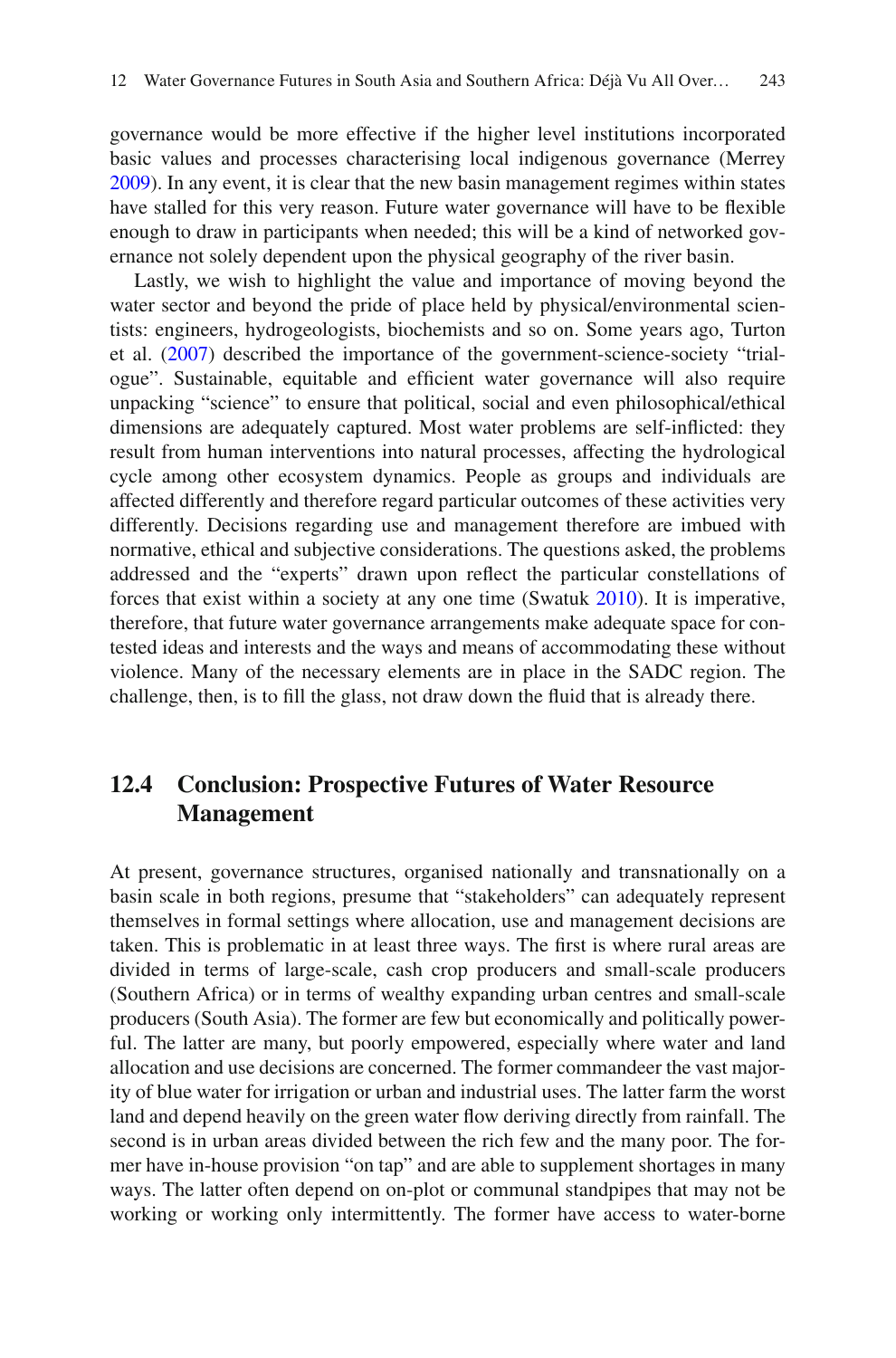sewerage systems that are well serviced. The latter make do with an array of often quite alarming "options". Where resource-poor municipalities are forced to make choices, they have opted for privatising systems of delivery which too often reinforce the existing inequalities, delivering too little of poor quality to the urban poor. And the third is that dominant narratives and framing concepts such as "climate change-induced scarcity" and "closed basins", to name but two, reinforce path dependencies, as the "haves" aim to hold onto what they have and to extend their water "rights" where possible (e.g. with large farmers shifting into "biofuels" as a means of extending holdings and profits). Taken together, if left unattended, these three factors will not only reinforce social inequity, economic inefficiency and ecological unsustainability; they also heighten the likelihood of conflict among "stakeholders" at a wide variety of scales: within the state, within the city, across the countryside and across state borders.

 In other important ways, especially at the transnational level, South Asian and Southern African water governance arrangements are on what seem to be different trajectories. In South Asia, the governance glass is not only half empty but is not filling up. In Southern Africa, the governance glass is half full and there are prospects – though no guarantee – it will be fuller by 2030. Both regions have a regional association to promote cooperative development, the South Asia Association for Regional Cooperation (SAARC) and SADC. However, the SAARC website ([http://](http://saarc-sec.org/) saarc-sec.org/<sup>6</sup>) does not refer to cooperation in management of water resources, while SADC has provided a forum for its members to agree on governance arrangements for shared water resources. In addition to the SADC Protocol, there are regional water strategies and plans as well as increasingly effective joint commissions for managing each of the major shared river basins. Both regions are dominated by countries with a British colonial past (though SADC has two Lusophone countries). While it is true that SADC's scale in terms of area and population (approximately 250 million) is a fraction of South Asia's, SADC does have more member countries (15); and although the river basins are smaller, there are more of them and most are "closed" – there is no more water to be allocated. Scale alone cannot explain their contrasting trajectories.

While more work would be needed for a full analysis of the roots of their differences, we suggest that their different histories – and not scale or ecology – explain their divergence. Here we discuss four factors: (1) the contrasting roles of the hegemonic power, (2) the different levels of "trust", (3) the roles of civil society and other NGOs and (4) the roles of external facilitators.

 Until the end of apartheid in the early 1990s, South Africa was at odds politically with most of its neighbours and regional countries. It did strike bilateral agreements for management or development of specific river basins, using its overwhelming power to ensure it got a good deal. After 1994, South Africa adopted a policy of collaboration with other countries in the region. It plays a critical role in driving the process of increasing regional partnerships through SADC in a wide variety of sectors, not only water. SADC can be seen as an example of expansion from a narrow

<sup>6</sup> Accessed 8 September 2015.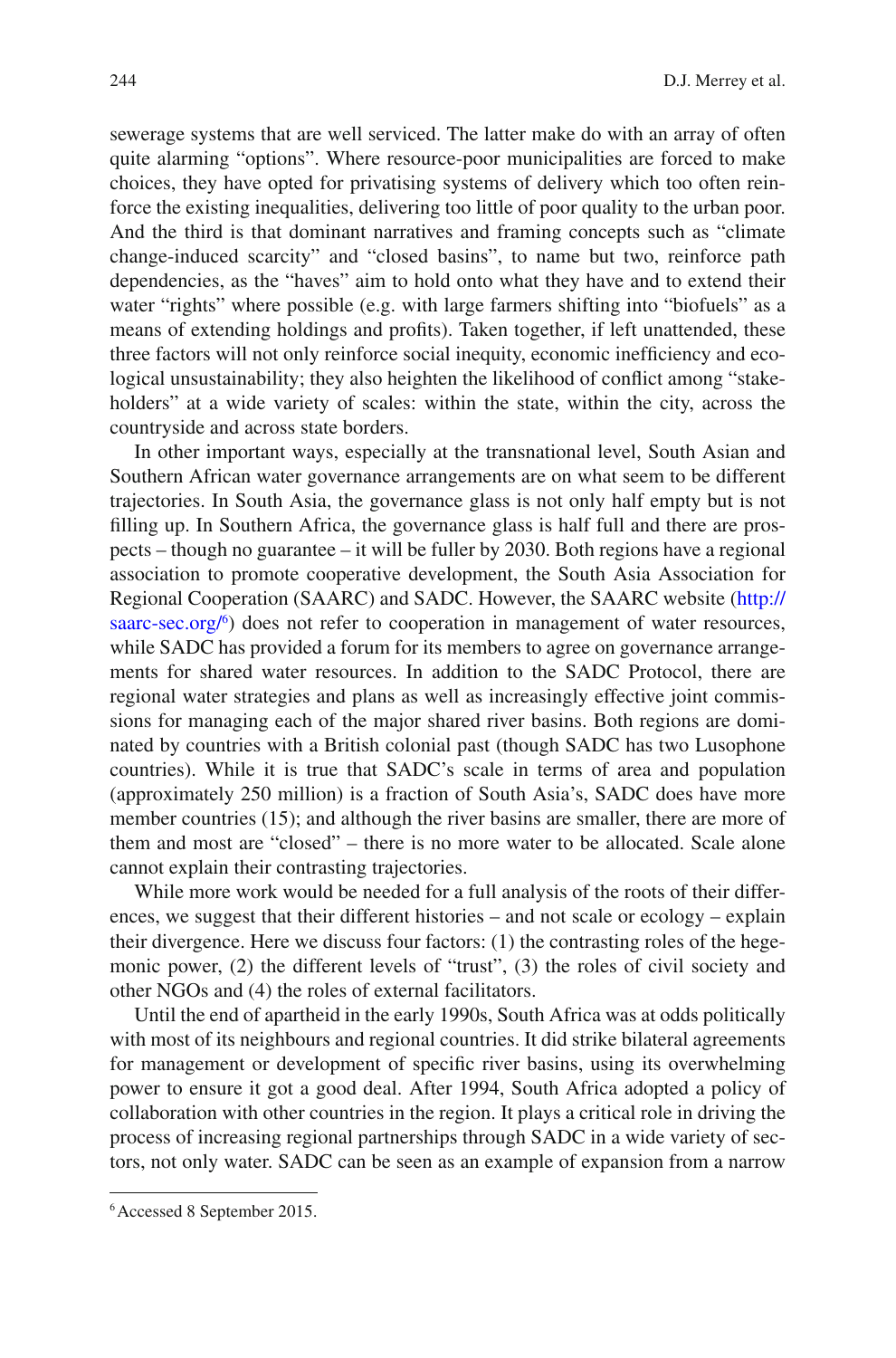river basin focus to a broader shared social basin or "problemshed" perspective. Nevertheless, we cannot push this point too far: concerns about South Africa's intentions have been one factor retarding the development of the Limpopo Watercourse Commission (LIMCOM). South Africa is not a riparian on the largest regional basins, the Congo and Zambezi, where cooperation remains problematic; however, it does have a strong interest in expanding their hydroelectric potential.<sup>7</sup> Agreements on how best to manage the Zambezi water resources will be a defining factor for regional development by 2030 (Swain et al. [2011](#page-21-0)).

In South Asia, the long-standing conflict between India and Pakistan overshadows all efforts to promote regional cooperation. In addition, India has never tried to play the role of the "benign hegemon" that South Africa deliberately tries to play; its role is more analogous to that of apartheid South Africa. India finds it difficult to share data and to support efforts to create governance structures that would enable shared development and management of water resources for mutual benefits. These differing roles may in part be a product of how local (i.e. within-country) water issues affect transboundary cooperation in South Africa and India. In India, states have considerable constitutional and political power over water development – and the country has struggled to resolve interstate conflicts. As the Teesta river case shows, Indian states can even veto international agreements. This cannot happen in South Africa: water resources are constitutionally and politically a central government subject; and the provinces are relatively weak entities. A critical determinant of the shape of water resource management by 2030 will be India's role.

 Related to this contrast in the role of the hegemon is the question of trust. Given the long history of apartheid in Southern Africa, it may seem surprising that the level of intercountry trust is higher than in South Asia. This is not universal – Mozambique is wary of the actions of its upstream neighbour South Africa, for example. Nevertheless, the seemingly interminable workshops and meetings at multiple levels, many facilitated by the regional Global Water Partnerships (GWP), have contributed greatly to creating a large degree of mutual understanding and strong personal relationships among civil servants, water professionals and civil society members<sup>8</sup>. Another major contributing factor is the role of WaterNet, a network of over 65 universities and training and research institutions with capacities in water management training and research. Through its professional interdisciplinary M.Sc. course, regional professionals spend time in other regional countries and develop strong personal ties as they work and study together; and regional institutions develop strong professional partnerships. The net result of the many regional workshops and joint training and research programmes is a cadre of professionals that combine "soft" skills with professional competence, linked into an effective personal network. These activities rest on a shared history of resistance to colonial rule and apartheid oppression. Put differently, the long history of warfare in the

<sup>7</sup> There are also speculative plans to divert Zambezi water south to South Africa, though this seems unlikely to happen.

<sup>&</sup>lt;sup>8</sup>These are incidentally found at the highest level as well, as the leaders of some of the countries in the region had strongly supported the African National Congress when it was fighting apartheid.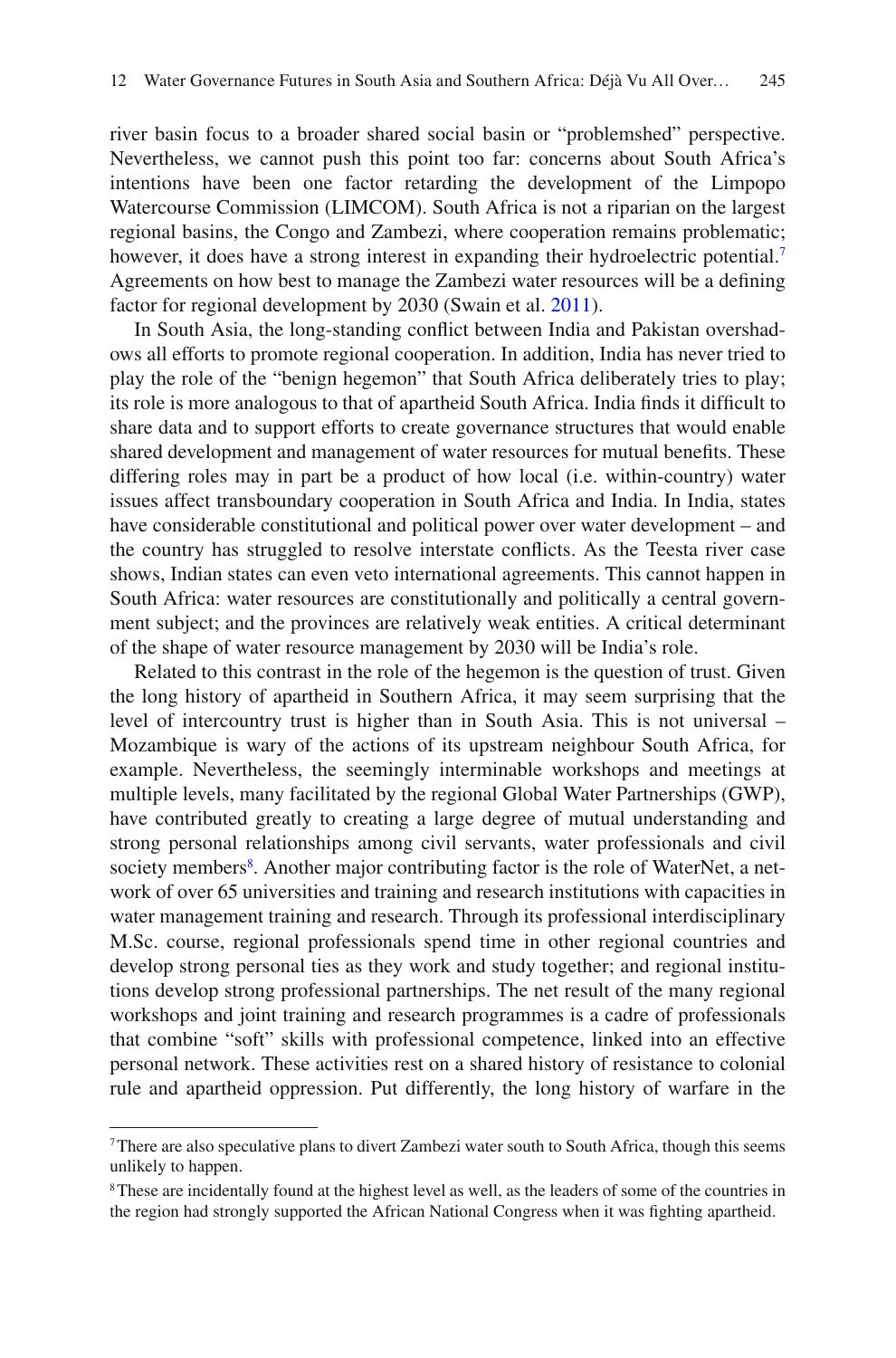region has helped strengthen interstate relations – an important foundation for facing shared current (e.g. drought/flood) and future (e.g. climate change-induced hydrological extreme variability) challenges. South Asia's history is quite different.

In South Asia, long-standing unresolved conflicts continue to dominate. Pakistan was carved from the eastern and western wings of British India in bloodshed; Bangladesh was created in a bloody civil war that involved India; and India is concerned about the influence of China on its neighbours. SAARC remains a weak entity, unable to overcome the mutual suspicions characterising relationships among the member countries. Civil society initiatives such as the SaciWATERS (South Asia Consortium for Interdisciplinary Water Resources Studies) initiative called "Crossing Boundaries" have brought some researchers in South Asian universities together. However, there are far fewer regional workshops and meetings (including World Bank's South Asia Water Initiative) than in Southern Africa – in part because of travel restrictions between Pakistan and India. The regional GWP is less effective than in Southern Africa; it lacks the convening power GWP-Southern Africa has earned. There is no equivalent of WaterNet.

This leads to the third significant factor: the roles of civil society organisations and regional NGOs. While within South Asian countries (especially India, Bangladesh and Nepal) civil society organisations have strong voices in the water sector, there are no effective NGOs working on South Asian regional water issues outside the GWP, and its convening power is weak. In Southern Africa, there are a number of regional NGOs with strong convening power. Examples include not only GWP-Southern Africa, but also the Food, Agriculture and Natural Resources Policy Analysis Network (FANRPAN). These organisations have teamed up, for example, on the Limpopo Basin and have also drawn in some of the key national NGOs and civil society organisations.

 Finally, the fourth factor is the role of outside facilitators – especially donors. In Southern Africa, a number of European donors have played key roles not only in facilitating communication and agreements but in financing their implementation. This applies as well to WaterNet, FANRPAN and GWP. Indeed, these donors are so critical that they seem to have created a dependency on outside funding. If they suddenly withdrew, it is not clear how sustainable the regional water governance institutions would be. Nevertheless, without their support Southern Africa would not have reached its current level of cooperation and partnership, which importantly includes streamlining water-specific legal and institutional frameworks across the region, as well as building local and national capacity for such things as improved urban water supply, rural (economic and household) water provision and environmental management.

Donors have to date not been able to play such a significant facilitating role in South Asia, perhaps in part because of Indian resistance. We argue that in regions with long histories of conflict, having such an outside facilitator cum financier in the initial stages is crucial. The Nile and Mekong river basins are cases in point.

 However, in addition to creating dependency, the donors may have retarded infrastructural development in Southern Africa. The donors have at times made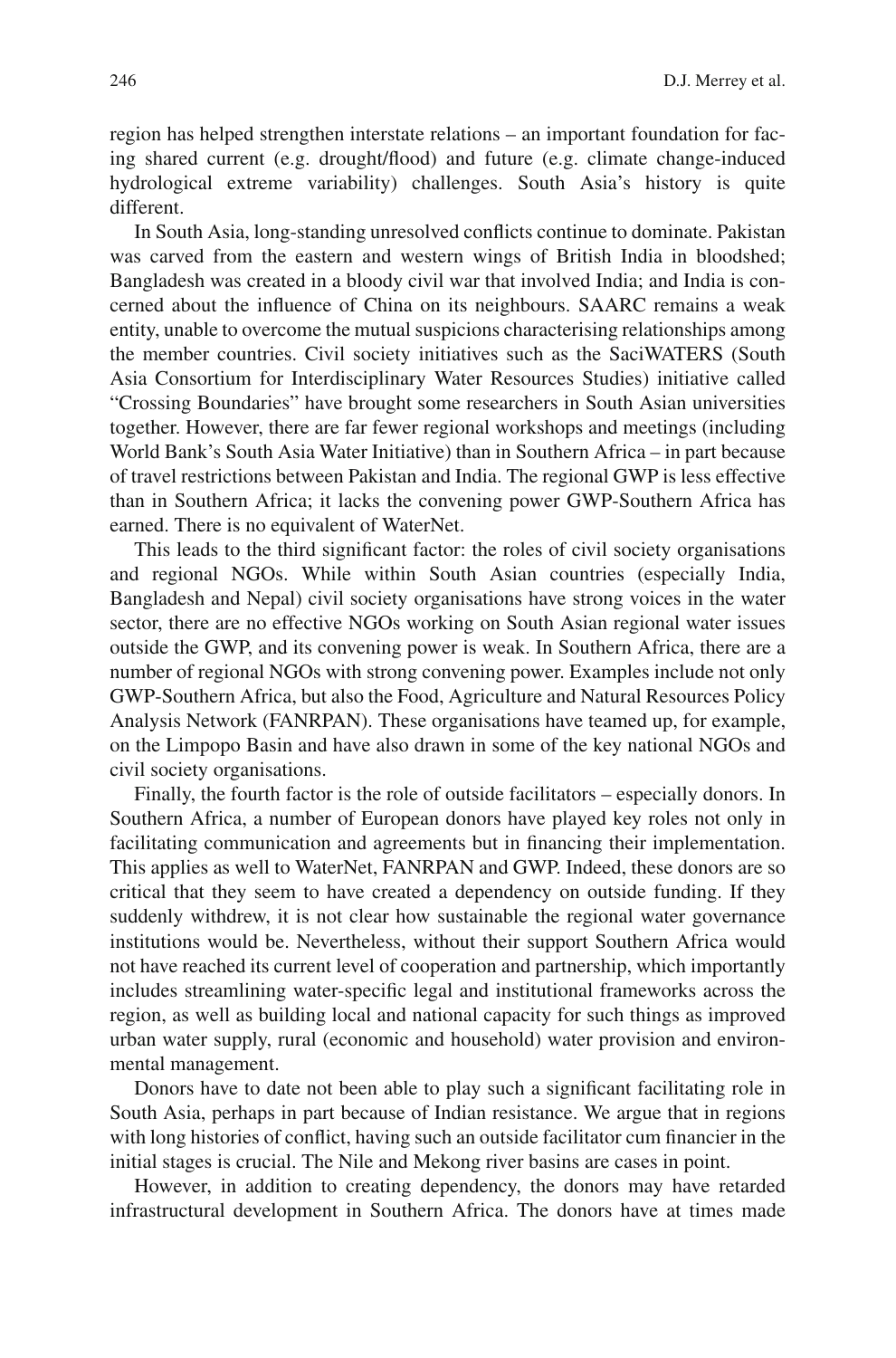<span id="page-18-0"></span>IWRM an end in itself, at the expense of implementing practical solutions (Giordano and Shah [2014](#page-19-0)). With their emphasis on environmental conservation and high levels of consultation with all stakeholders – driven by internal constituencies – they have been reluctant to finance major infrastructural development in the water sector beyond local water-supply systems.

Will the water resource glasses be fuller by 2030 than they are now? Both regions could benefit from regional cooperation based on sharing the benefits of water resource development, for example, through regional electricity networks. The prospects seem good in Southern Africa, if the countries can move from talking to investing and creating a more integrated regional economy based in part on shared management of water resources. The potential is great but prospects are less rosy in South Asia: there are growing challenges internally in providing water and power services. These could be addressed through effective regional cooperation. But without stronger regional networks, partnerships and institutions supported by external facilitators, South Asia may fail to take full advantage if its water resources to achieve better lives for its people by 2030.

 **Acknowledgements** Anjal Prakash acknowledges the support received from the Asia Foundation to the project – Transnational Dialogue for Improved Water Governance of Brahmaputra River (<http://www.saciwaters.org/brahmaputra-dialogue/>) that facilitated his writing.

## **References**

- Ahmad, Q. K., Biswas, A. K., Rangachari, R., & Sainju, M. M. (Eds.). (2001). *Ganges-Brahmaputra- Meghna region: A framework for sustainable development* . Dhaka: The University Press Limited.
- Ahmed, S. (2008). Gender and integrated water resources management in South Asia: The challenge of community-based alternatives. In K. Lahiri-Dutt & R. Wasson (Eds.), Water first. *Issues and challenges for nations and communities in South Asia* (pp. 185–206). New Delhi: Sage.
- Aquastat. (2011). Ganges-Brahmaputra-Meghna River basin. Food and Agriculture Organization of the United Nations. <http://www.fao.org/nr/water/aquastat/basins/gbm/index.stm> . Accessed 11 Mar 2014.
- Ashton, P. J. (2002). Avoiding conflicts over Africa's water resources. Ambio, 31(3), 236-242.
- Ashton, P., & Turton, A. (2009). Chapter 50: Water and security in sub-Saharan Africa: Emerging concepts and their implications for effective water management in the Southern African region. In H. G. Brauch, U. O. Spring, J. Grin, C. Mesiasz, P. Kameri-Mbote, N. C. Behera, B. Chourou, & H. Krummenacher (Eds.), *Facing global environmental change* (pp. 661–674). New York: Springer, Berlin.
- Bevir, M. (2013). *Governance: A very short introduction* . Oxford: Oxford University Press (quoted in Wikipedia). <http://en.wikipedia.org/wiki/Governance>
- Biswas, A. K. (1992). Indus water treaty: The negotiating process. *Water International, 17* (4), 201–209.
- Biswas, A. K. (2011). Cooperation or conflict in transboundary water management: Case study of South Asia. *Hydrological Sciences Journal, 56* (4), 662–670.
- Bizikova, L., Roy, D., Swanson, D., Venema, H. D., & McCandless, M. (2013). The water-energyfood-security nexus: Towards a practical planning and decision-support framework for land-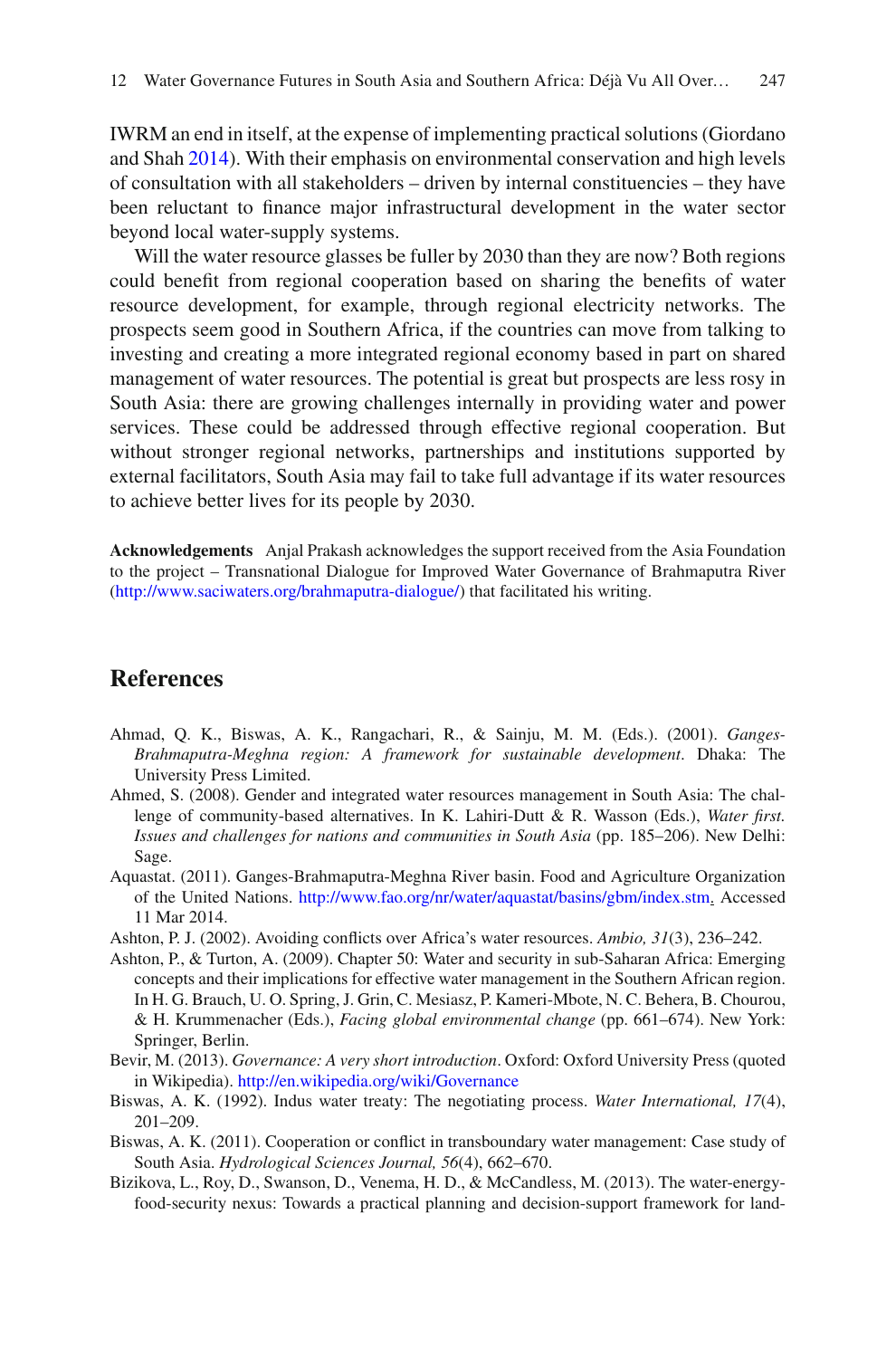<span id="page-19-0"></span>scape investment and risk management. IISD Report (February). [http://www.iisd.org/pdf/2013/](http://www.iisd.org/pdf/2013/wef_nexus_2013.pdf) wef nexus 2013.pdf

- Briscoe, J., Qamar, U., Contijoch, M., Amir, P., & Blackmore, D. (2005). *Pakistan's water economy: Running dry* . Washington, DC: The World Bank.
- Burton, A. (2011, April). Mun River dam demands Mekong rethink. *Frontiers in Ecology and the Environment*, 9(3), 145. Published by Ecological Society of America. [http://www.jstor.org/](http://www.jstor.org/stable/41149732) [stable/41149732](http://www.jstor.org/stable/41149732)
- Chenje, M., & Johnson, P. (Eds.). (1996). *Water in Southern Africa* . Harare/Maseru: SARDC/ SADC.
- Chintan, S. G. (2011). Transboundary river basins in South Asia: Options for conflict resolution. International Rivers. http://www.internationalrivers.org/files/attached-files/transboundaryriv[erbasins.pdf](http://www.internationalrivers.org/files/attached-files/transboundaryriverbasins.pdf). Accessed 30 Mar 2014.
- Cleaver, F. (2002). Reinventing institutions: Bricolage and the social embeddedness of natural resources management. *European Journal of Development Research, 14* (2), 11–30.
- Cleaver, F. (2012). *Development through bricolage: Rethinking institutions for natural resources management* . London: Routledge.
- Conley, A. (1996). A synoptic view of water resources in Southern Africa. In Solomon, H. (Ed.), *Sink or Swim? Water, resource security and state co-operation* . IDP Monograph Series No. 6. Pretoria: Institute for Security Studies.
- Dovers, S. (2001). Institutional barriers and opportunities: Processes and arrangements for natural resources management in Australia. *Water Science and Technology, 43* (9), 215–226.
- Earle, A., Jagerskog, A., & Ojendal, J. (Eds.). (2010). *Transboundary water management: Principles and practice* . London: Earthscan.
- Giordano, M., & Shah, T. (2014). From IWRM back to integrated water resources management. *International Journal of Water Resources Development, 30* (3), 364–376. doi:[10.1080/0790062](http://dx.doi.org/10.1080/07900627.2013.851521) [7.2013.851521.](http://dx.doi.org/10.1080/07900627.2013.851521)
- Giordano, M., Giordano, M., & Wolf, A. (2002). The geography of water conflict and cooperation: Internal pressures and international manifestations. *The Geographical Journal*, 168(4), 293–312.
- Gopakumar, G. (2012). *Transforming urban water supplies in India* . London: Routledge.
- Grey, D., & Sadoff, C. W. (2007). Sink or swim? Water security for growth and development. *Water Policy, 9(6), 545-571.*
- Grumbine, R. E., Dore, J., & Xu, J. (2012). Mekong hydropower: Drivers of change and governance challenges. *Frontiers in Ecology and the Environment*, 10(2), 91–98.
- Houba, H., Kim, H. P. D., & Xueqin, Z. (2013). Saving a river: A joint management approach to the Mekong River Basin. *Environment and Development Economics*, 18, 93-109.
- Jacobs, I. (2012). *The politics of water in Africa: Norms, environmental regions and transboundary co-operation in the Orange-Senqu and Nile Rivers* . New York: Continuum Books.
- Jairath, J. (1999). Participatory irrigation management: Experiments in Andhra Pradesh. *Economic and Political Weekly* , *XX* (13), A-2-10.
- Jonker, L. E., Swatuk, L. A., Matiwane, M., Mila, U., Ntloko, M., & Simataa, F. (2010). *Exploring the lowest appropriate level of water governance in South Africa* (WRC report no. 1837/1/10). Pretoria: Water Research Commission.
- Joshi, D. (2014). Women, water, caste and gender: The rhetoric of reform in India's drinking water sector. In V. Narain, C. G. Goodrich, J. Chourey, & A. Prakash (Eds.), *Globalization of water governance in South Asia* (pp. 35–52). New Delhi: Routledge.
- Kranz, N., & Jacobs, I. (2012). Leadership capacity in transboundary basins: The interface between institutions and individuals. In D. Gallagher, N. Christensen, & P. Andrews (Eds.), *Environmental leadership: A reference handbook* . Thousand Oaks: Sage. ISBN-10: 1412981506, ISBN-13: 978–1412981507.
- Kulkarni, S. (2014). Gender, water and well-being. In V. Narain, C. G. Goodrich, J. Chourey, & A. Prakash (Eds.), *Globalization of water governance in South Asia* (pp. 19–34). New Delhi: Routledge.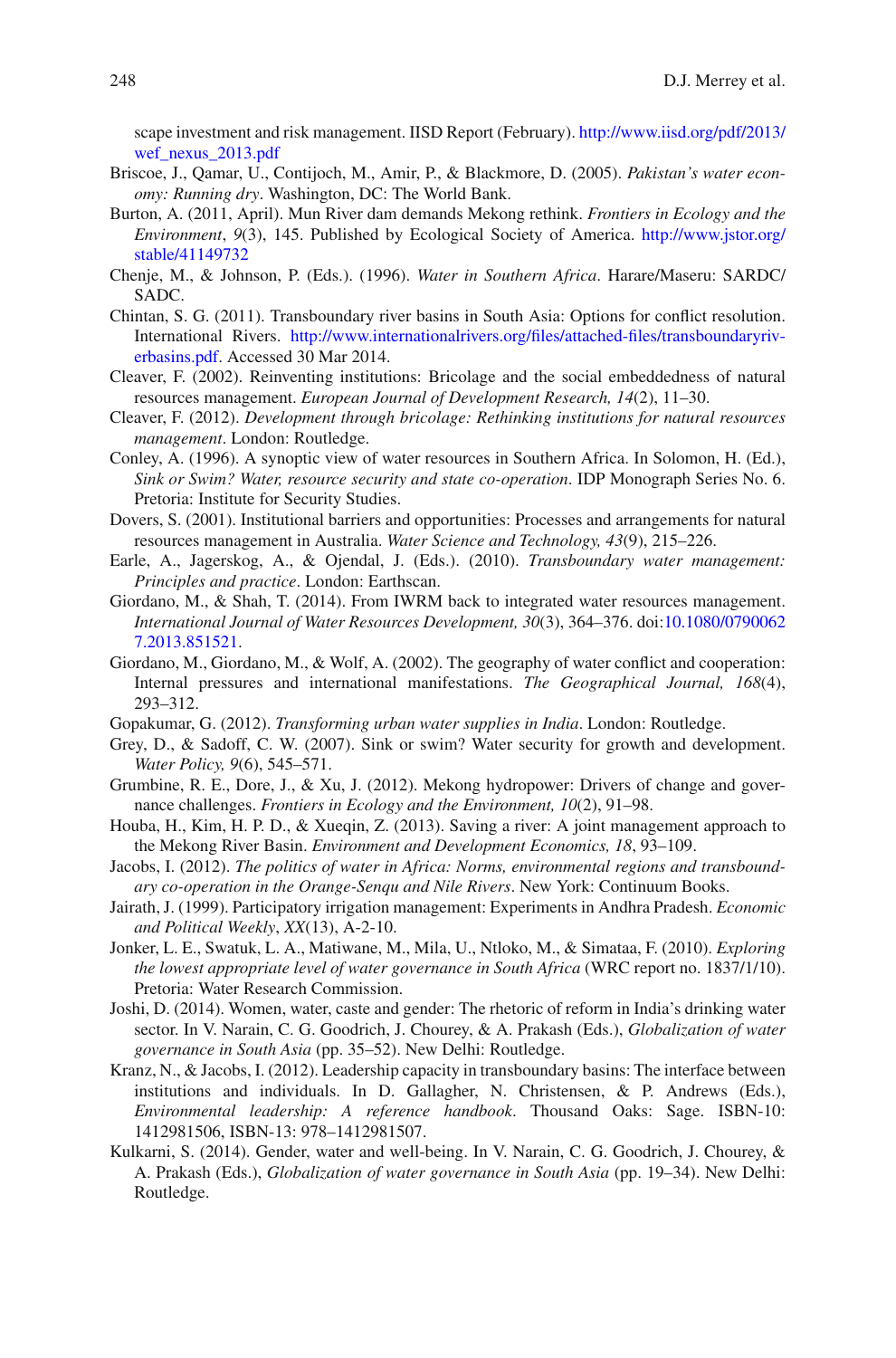- <span id="page-20-0"></span>Lahiri-Dutt, K. (2008). Introduction: Placing water first. In K. Lahiri-Dutt, & J. Wasson (Eds.), *Water first. Issues and challenges for nations and communities in South Asia* (pp. I–xlix). New Delhi: Sage.
- Litfin, K. T. (1997). Sovereignty in world ecopolitics. *Mershon International Studies Review*, *41* (2), 167–204.
- Lutz, A. F., & Immerzeel, W. W. (2013). Water availability analysis for the Upper Indus, Ganges, Brahmaputra, Salween and Mekong River Basins – Final report. Future Water Report 127.  [http://www.futurewater.nl/wp-content/uploads/2013/10/FW\\_Final\\_Report\\_submitted.pdf](http://www.futurewater.nl/wp-content/uploads/2013/10/FW_Final_Report_submitted.pdf)
- Manning, N., & Seely, M. (2005). Forum for Integrated Resources Management (FIRM) in ephemeral basins: Putting communities at the centre of the basin management process. *Physics and Chemistry of the Earth, 30*(11–16), 886–893.
- Mathur, K. (2009). *From government to governance: The Indian experience* . New Delhi: National Book Trust.
- Merrey, D. J. (2009). African models for transnational river basin organisations in Africa: An unexplored dimension. *Water Alternatives* , *2* (2), 183–204. [www.water-alternatives.org](http://www.water-alternatives.org/)
- Merrey, D. J., & Cook, S. (2012). Fostering institutional creativity at multiple levels: Towards facilitated institutional *bricolage. Water Alternatives* , *5* (1), 1–19. [www.water-alternatives.org](http://www.water-alternatives.org/)
- Mollinga, P. P. (2008). Water, politics and development: Framing a political sociology of water resources management. *Water Alternatives, 1* (1), 7–23.
- Mollinga, P. P., Dixit, A., & Athukorala, K. (2006). *Integrated water resources management: Global theory, emerging practice, and local needs* (Water in South Asia, Vol. 1). New Delhi: Sage.
- Mollinga, P., Meinzen-Dick, R. S., & Merrey, D. J. (2007). Politics, plurality and problemsheds: A strategic action approach for agricultural water resources management reform. *Development Policy Review, 25* (6), 699–719.
- Narain, V. (2008). Crafting institutions for collective action in canal irrigation: Can we break the deadlocks? In V. Ballabh (Ed.), *Governance of water: Institutional alternatives and political economy* (pp. 159–173). New Delhi: Sage.
- Narain, V. (2014). Whose land? Whose water? Water rights, equity and justice in a peri-urban context. *Local Environment; The International Journal of Justice and Sustainability* . doi[:10.10](http://dx.doi.org/10.1080/13549839.2014.907248) [80/13549839.2014.907248](http://dx.doi.org/10.1080/13549839.2014.907248).
- Narain, V., Shah Alam Khan, A., Sada, R., Singh, S., & Prakash, A. (2013). Urbanization, periurban water security and human well-being. A perspective from four South Asian cities. *Water International, 38* (7), 930–940.
- Narain, V., Goodrich, C. G., Chourey, J., & Prakash, A. (Eds.). (2014). *Globalization of water governance in South Asia* . New Delhi: Routledge.
- North, D. C. (1995). The new institutional economics and third world development. In J. Harriss, J. Hunter, & C. M. Lewis (Eds.), *The new institutional economics and third world development* (pp. 1–13). London: Routledge.
- Parthasarathy, R. (1998). *Reforms in irrigation management: Bottoms-up vs. top-down models* (GIDR working paper no. 104). Ahmedabad: Gujarat Institute of Development Research.
- Prakash, A., Singh, S., Goodrich, C. G., & Janakarajan, S. (2012). Introduction: An agenda for pluralistic and integrated framework for water policies in South Asia. In A. Prakash, S. Singh, C. G. Goodrich, & S. Janakarajan (Eds.), *Water resources policy in South Asia* (pp. 1–16). New Delhi: Routledge.
- Prakash, A., Singh, S., & Goodrich, C. G. (Eds.). (2013). *Informing water policies in South Asia* . New Delhi: Routledge.
- Rogers, P., & Hall, A. W. (2003). *Effective water governance* (Global Water Partnership Technical Committee (TEC) paper no. 7). Stockholm: GWP.
- SADC (Southern African Development Community). (2011). Regional strategic action plan on integrated water resources development and management (2011–2015). December 2011. SADC, Gaborone.
- SADC (Southern African Development Community). (2012). *Regional infrastructure development master plan, water sector plan* . Gaborone: SADC.
- Sadoff, C., & Grey, D. (2002). Beyond the river: The benefits of cooperation on international rivers. *Water Policy, 4* (5), 389–403.